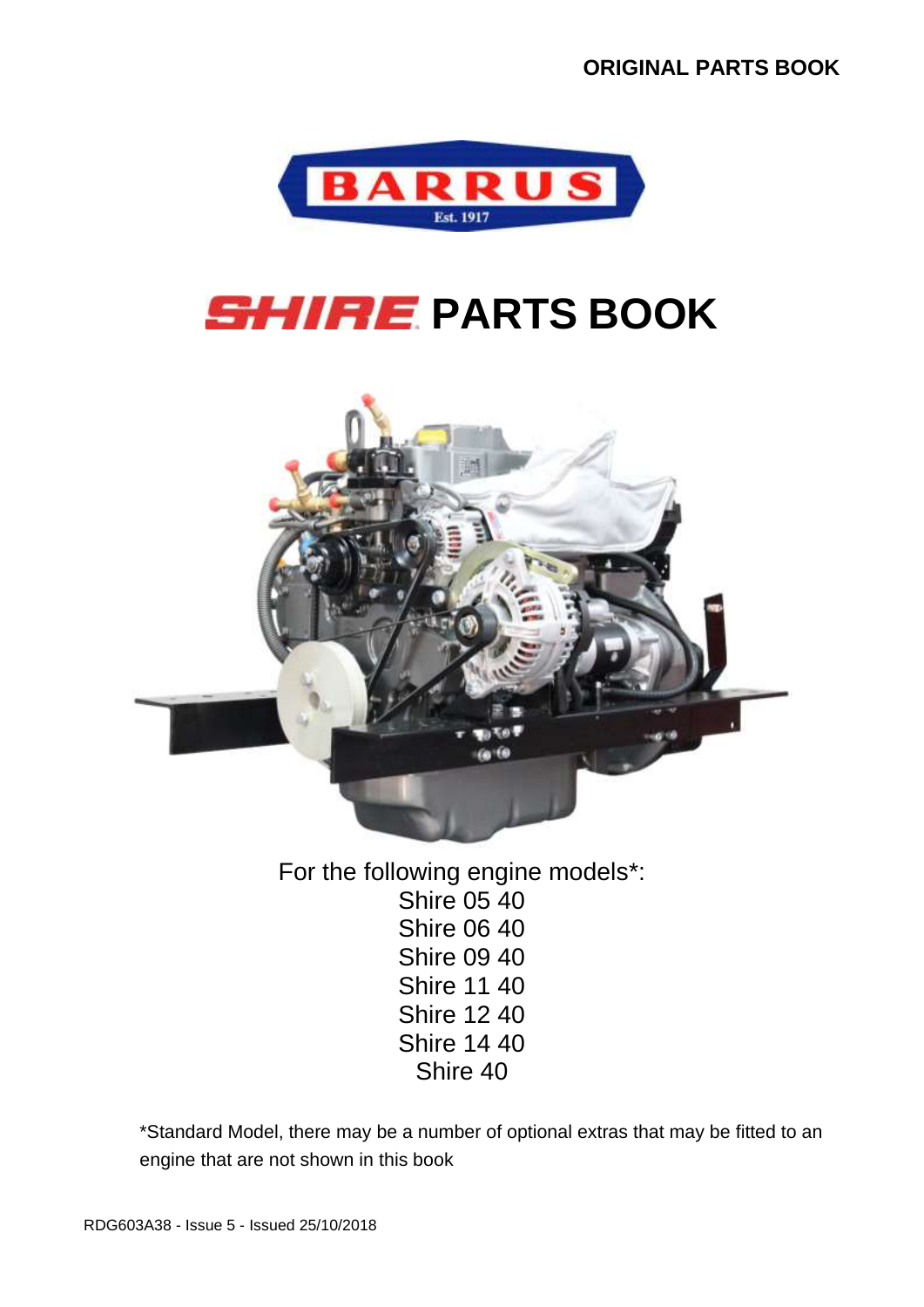



#### **Index**

| Page |
|------|
|      |
|      |
|      |
|      |
|      |
|      |
|      |
|      |
|      |
|      |
|      |
|      |
|      |
|      |
|      |
|      |
|      |
|      |
|      |
|      |
|      |
|      |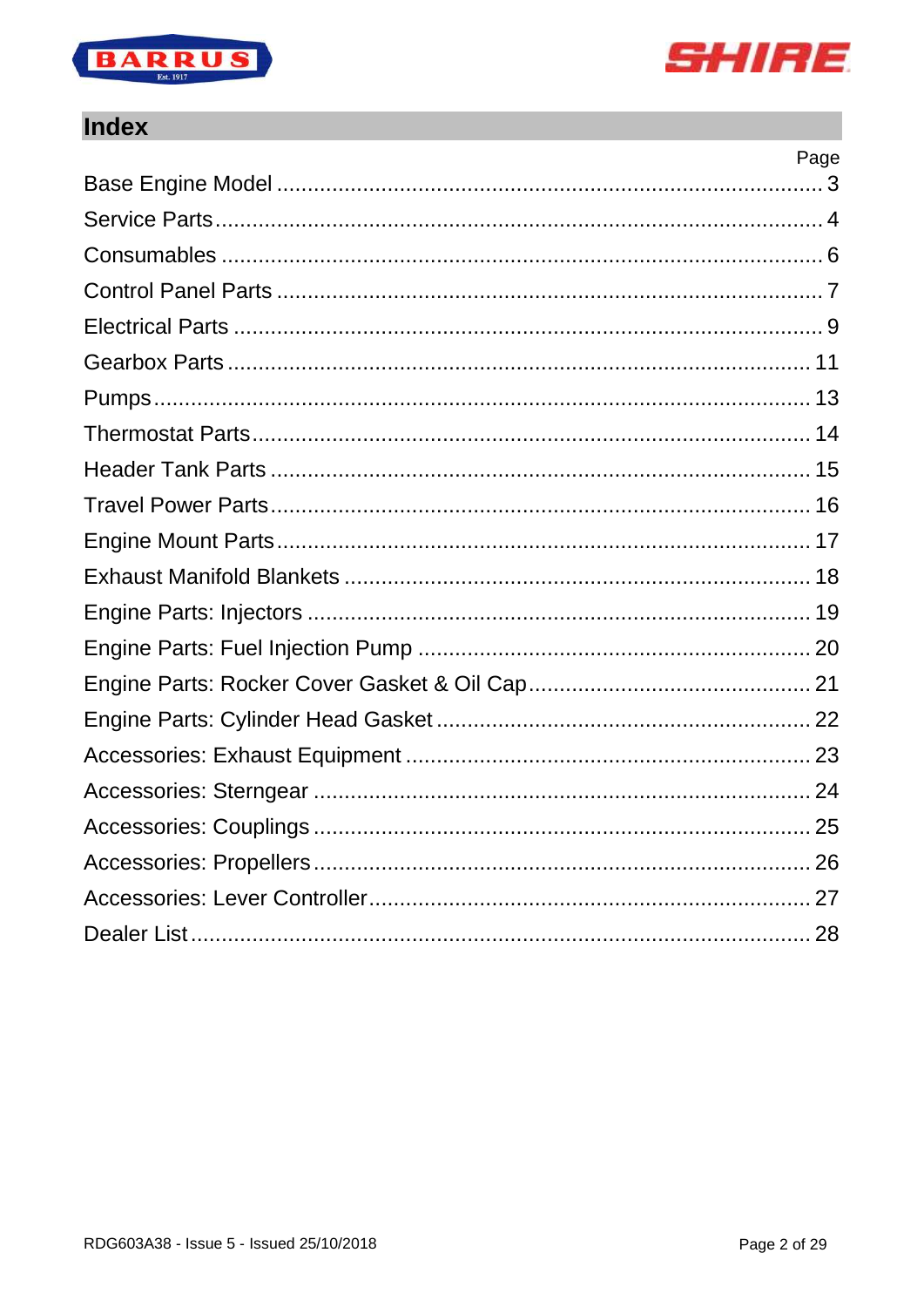



# <span id="page-2-0"></span>**Base Engine Model**

| <b>Shire Model</b> | <b>Base Engine</b> |
|--------------------|--------------------|
| <b>Shire 05 40</b> | 4TNV88-DSA         |
| <b>Shire 06 40</b> | 4TNV88-DSA         |
| <b>Shire 09 40</b> | 4TNV88-DSA         |
| <b>Shire 11 40</b> | 4TNV88-DSA         |
| <b>Shire 12 40</b> | 4TNV88-DSA         |
| <b>Shire 14 40</b> | 4TNV88-DSA         |
| Shire 40           | 4TNV88-BDYED-SH    |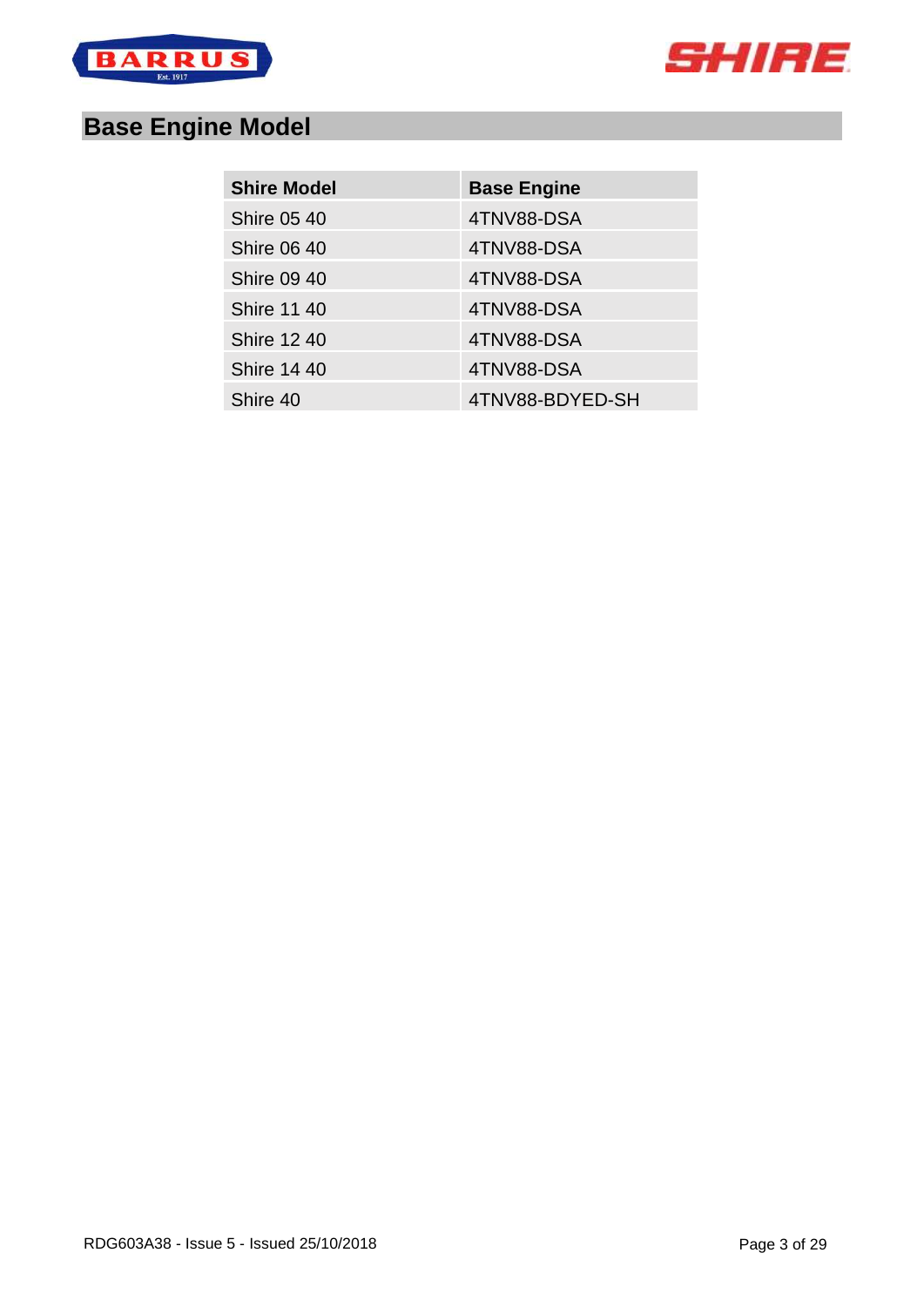



#### <span id="page-3-0"></span>**Service Parts**

|               | <b>Description</b>             | Part No.       | <b>Model</b>                                                                                     |
|---------------|--------------------------------|----------------|--------------------------------------------------------------------------------------------------|
|               | <b>Primary Fuel Filter</b>     | <b>RDG2238</b> | <b>Shire 05 40</b><br><b>Shire 06 40</b>                                                         |
|               | <b>Primary Fuel Filter</b>     | RDG9188346     | <b>Shire 09 11</b><br><b>Shire 11 40</b><br><b>Shire 12 40</b><br><b>Shire 14 40</b><br>Shire 40 |
|               | <b>Secondary Fuel Filter</b>   | 119802-55810   | All                                                                                              |
|               | <b>Air Filter Element</b>      | <b>RDG5795</b> | All                                                                                              |
|               | <b>Oil Filter</b>              | 129150-35170   | All                                                                                              |
| <b>LEGACE</b> | <b>Fuel Filter Drain Screw</b> | RDG9189022     | <b>Shire 09 11</b><br><b>Shire 11 40</b><br><b>Shire 12 40</b><br><b>Shire 14 40</b><br>Shire 40 |
|               | <b>50A Alternator Belt</b>     | <b>RDG6079</b> | All                                                                                              |
|               | <b>110A Alternator Belt</b>    | <b>RDG5757</b> | <b>Shire 05 40</b><br><b>Shire 06 40</b><br>(Serial No<br>000001 to<br>02899)                    |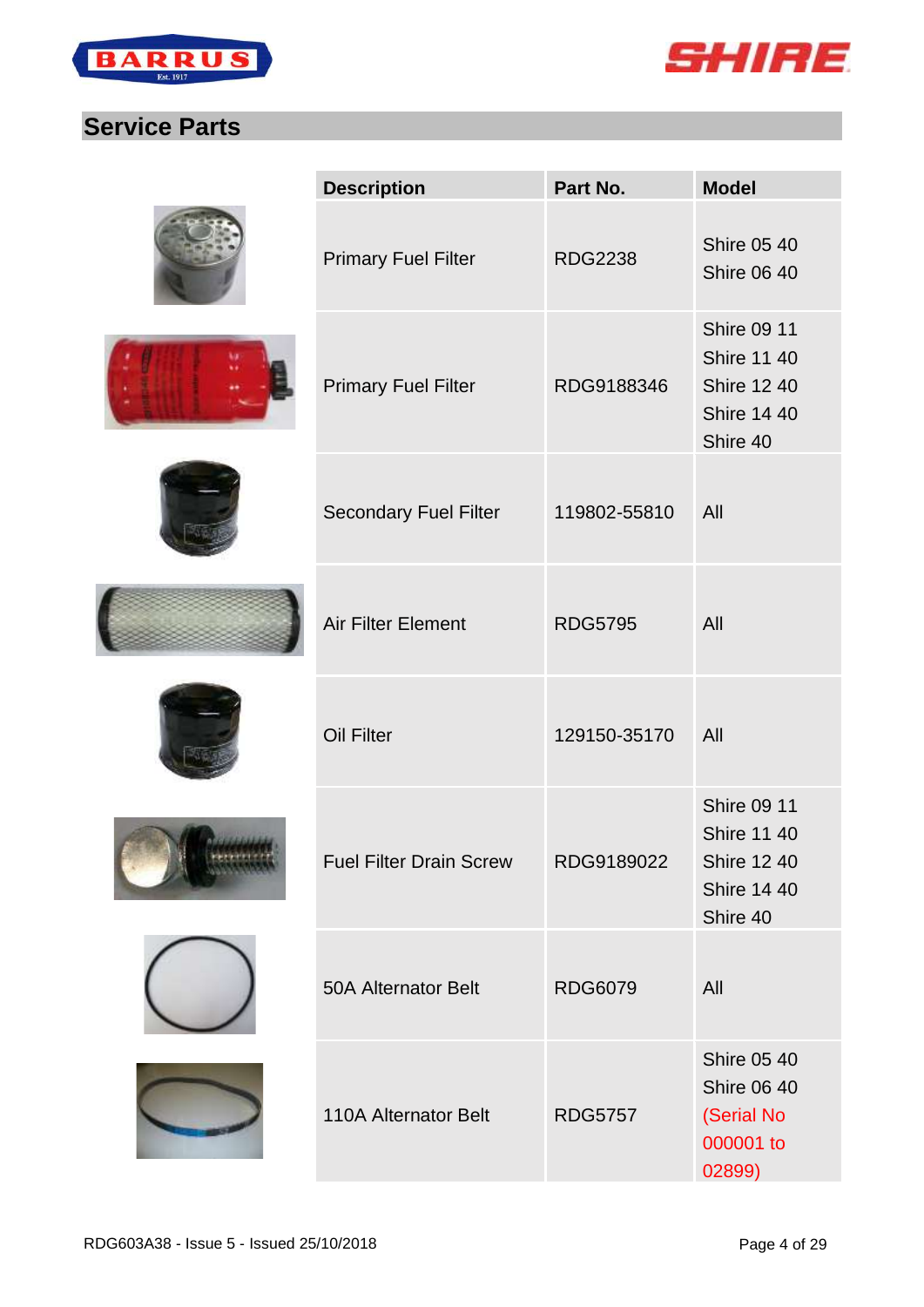











| 110A Alternator Belt | <b>RDG2254</b> | <b>Shire 06 40</b><br>(Serial No<br>02900<br>onwards) |
|----------------------|----------------|-------------------------------------------------------|
| 110A Alternator Belt | RDG0048974     | <b>Shire 09 40</b><br><b>Shire 11 40</b>              |
| 140A Alternator Belt | <b>RDG6076</b> | <b>Shire 12 40</b><br><b>Shire 14 40</b>              |
| 150A Alternator Belt | RDG6076        | Shire 40                                              |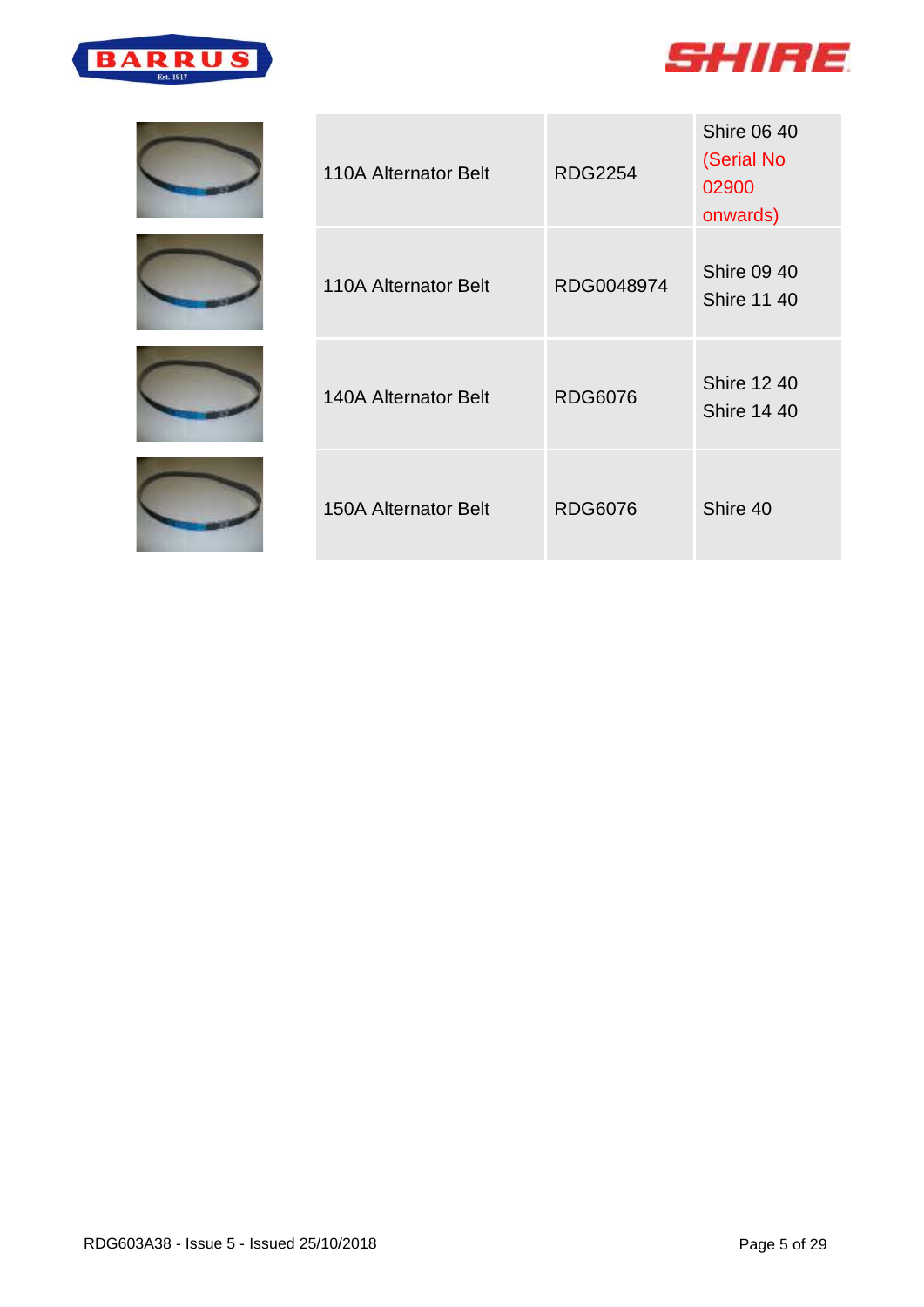



#### <span id="page-5-0"></span>**Consumables**



| <b>Description</b>                                                                                                                                  | Part No.    | <b>Model</b> |
|-----------------------------------------------------------------------------------------------------------------------------------------------------|-------------|--------------|
| Engine Oil 10W40 CD 5L<br>Container (This can also<br>be used for a PRM 150<br>and PRM 280 Gearbox)<br>NOTE: This part number<br>supersedes RDG2797 | RDG6110     | All          |
| Diesel Fuel Additive<br>500ml Container                                                                                                             | RDG80210219 | All          |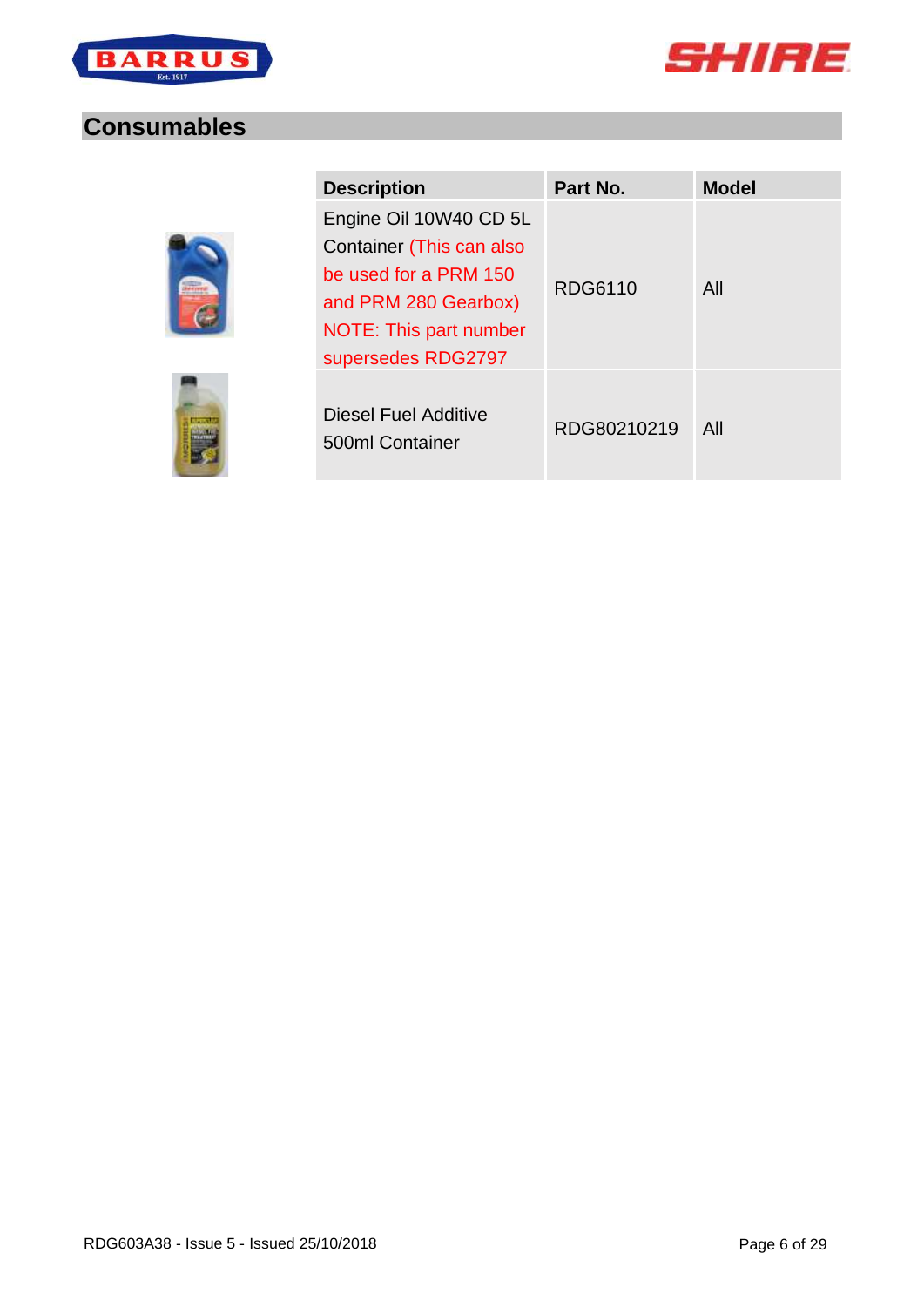



#### <span id="page-6-0"></span>**Control Panel Parts**

**\* The Shire 05 40, Shire 06 40, Shire 09 40 and Shire 11 40 used a different type of panel which is no longer available. If the Control Panel or any of the parts on it require replacement the newer Standard/Deluxe Control Panel would be required.**





No Image









| <b>Description</b>                                                          | Part No.        | <b>Model</b> |
|-----------------------------------------------------------------------------|-----------------|--------------|
| <b>Standard Control Panel</b>                                               | RDG20710110     | $All^*$      |
| <b>Deluxe Control Panel</b>                                                 | RDG20710111     | $All^*$      |
| <b>Ignition Switch</b>                                                      | <b>RDG215A5</b> | All          |
| Ignition Switch Kit (to<br>replace ignition switches<br>fitted before 2016) | <b>RDG215A6</b> | All          |
| Tacho Gauge                                                                 | RDG20710158     | All          |
| Oil Pressure Gauge                                                          | RDG21710160     | All          |
| <b>Voltmeter Gauge</b>                                                      | RDG21710161     | All          |
| <b>Water Temperature</b><br>Gauge                                           | RDG21710159     | All          |
|                                                                             |                 |              |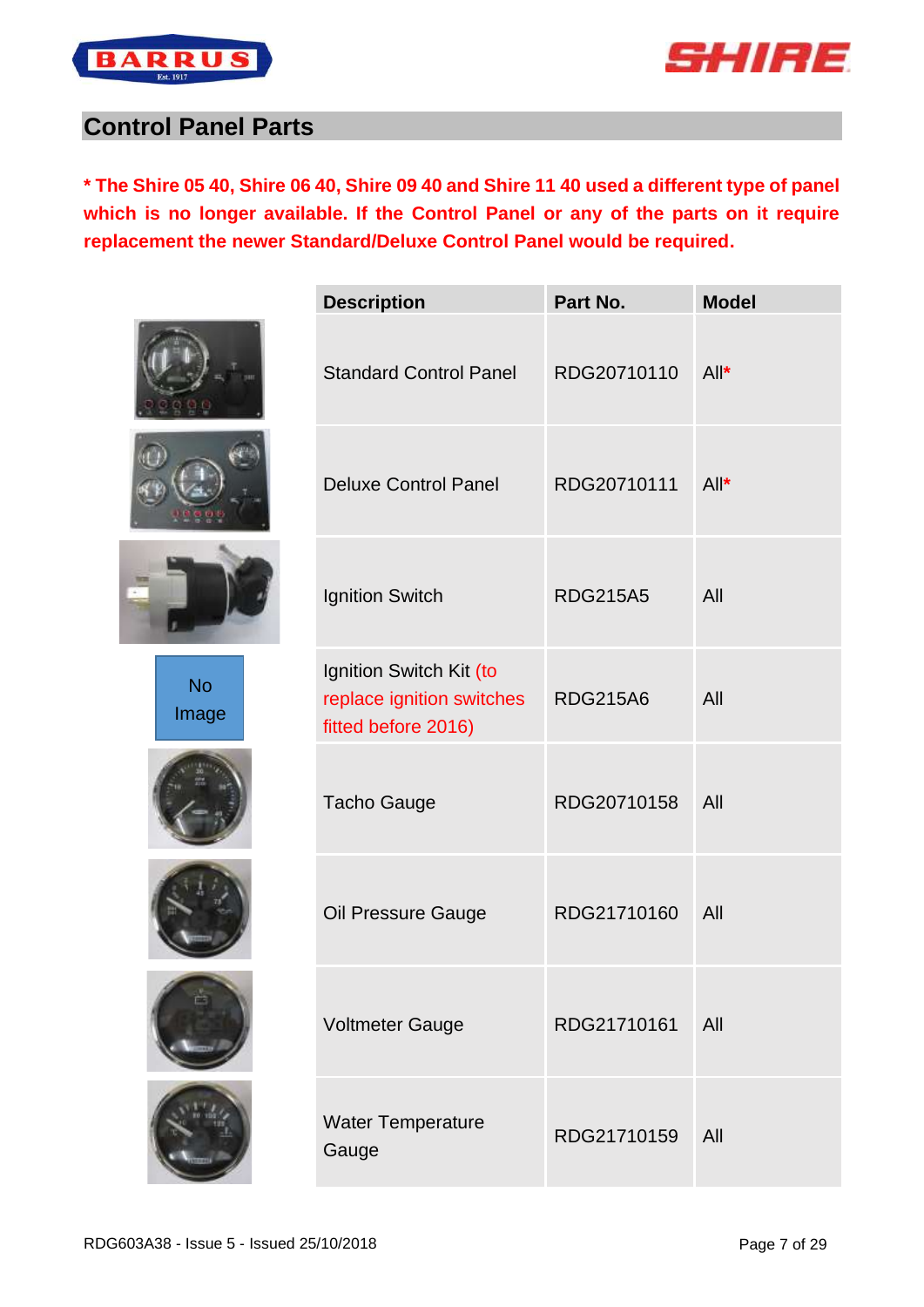



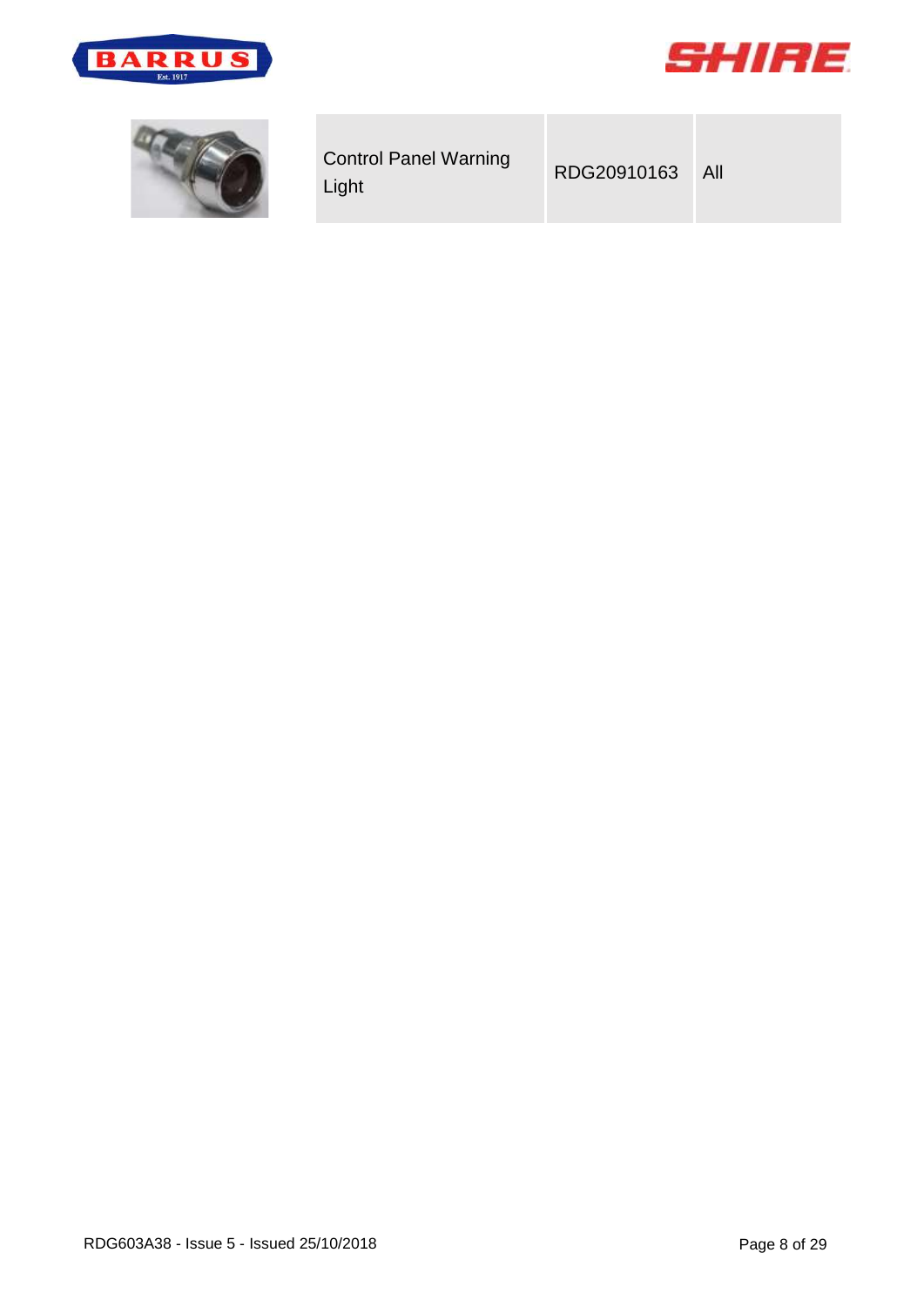



# <span id="page-8-0"></span>**Electrical Parts**

















| <b>Description</b>                                                                                   | Part No.         | <b>Model</b>                                                                         |
|------------------------------------------------------------------------------------------------------|------------------|--------------------------------------------------------------------------------------|
| Extension Loom (2.3m)                                                                                | <b>RDG4041</b>   | All                                                                                  |
| <b>50A Alternator</b>                                                                                | <b>AND0286</b>   | All                                                                                  |
| 150A Alternator (110A /<br>140A /160A Alternators<br>originally supplied are no<br>longer available) | RDG20110201      | All                                                                                  |
| <b>Starter Motor</b>                                                                                 | <b>SHI0112</b>   | All                                                                                  |
| <b>Stop Solenoid</b>                                                                                 | 119653-77950     | All                                                                                  |
| <b>Electric Fuel Pump</b>                                                                            | <b>RDG504A90</b> | All                                                                                  |
| <b>Water Temperature</b><br><b>Switch</b>                                                            | 121250-44901     | All                                                                                  |
| <b>Water Temperature</b><br>Sender (only if Deluxe<br>Panel is fitted)                               | <b>RDG6765</b>   | <b>Shire 05 40</b><br><b>Shire 06 40</b><br><b>Shire 09 40</b><br><b>Shire 11 40</b> |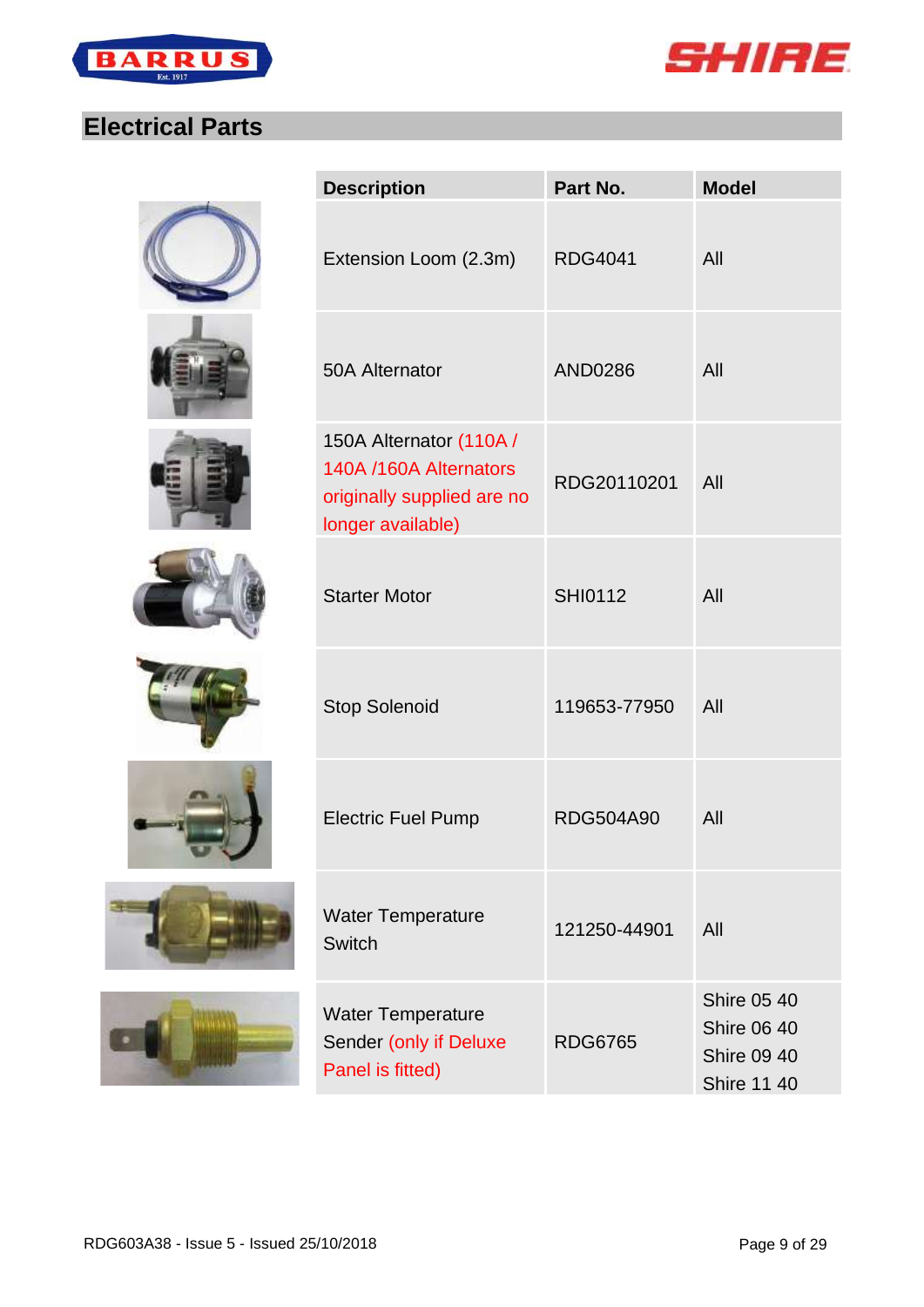





















| <b>Water Temperature</b><br>Sender and Switch (only<br>if Deluxe Panel is fitted) | RDG2189446     | <b>Shire 12 40</b><br><b>Shire 14 40</b><br>Shire 40                                             |
|-----------------------------------------------------------------------------------|----------------|--------------------------------------------------------------------------------------------------|
| Oil Pressure Sensor (only<br>if Deluxe Panel is fitted)                           | <b>RDG6752</b> | <b>Shire 05 40</b><br><b>Shire 06 40</b>                                                         |
| Oil Pressure Switch /<br>Sensor (only if Deluxe<br>Panel is fitted)               | RDG2189445     | <b>Shire 09 40</b><br><b>Shire 11 40</b><br><b>Shire 12 40</b><br><b>Shire 14 40</b><br>Shire 40 |
| <b>Engine Stop Control</b><br>System Fuse (40 Amp)                                | <b>RDG3246</b> | All                                                                                              |
| <b>Control Panel Supply</b><br>Fuse (15 Amp)                                      | <b>RDG3245</b> | All                                                                                              |
| <b>Engine Start Control</b><br>System Fuse (15 Amp)                               | <b>RDG3245</b> | All                                                                                              |
| Glow Plug Fuse (40 Amp) RDG3246                                                   |                | All                                                                                              |
| <b>Starter Relay</b>                                                              | <b>RDG1396</b> | All                                                                                              |
| <b>Cold Start Relay</b>                                                           | <b>RDG5279</b> | Shire 40                                                                                         |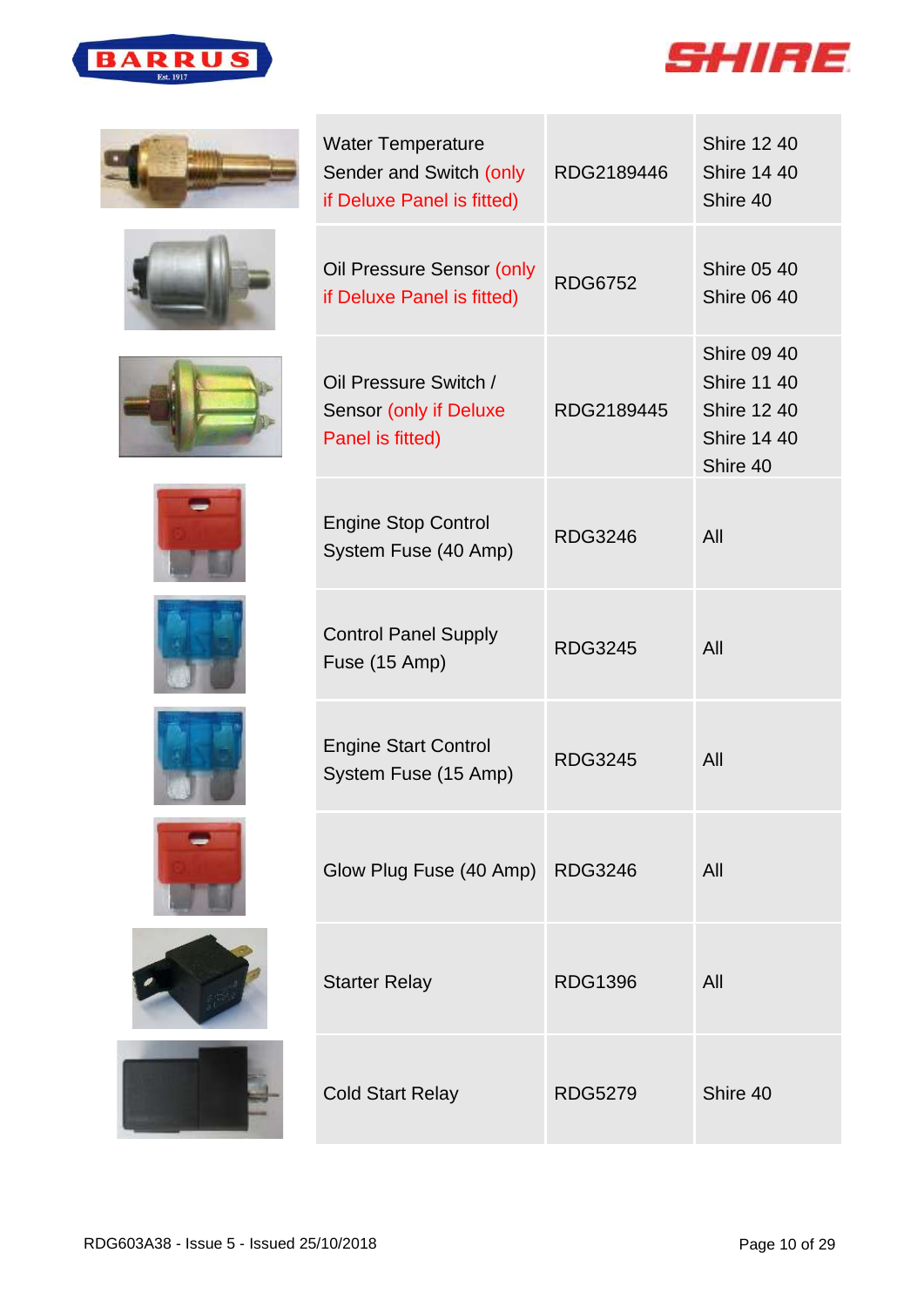



#### <span id="page-10-0"></span>**Gearbox Parts**

|                | <b>Description</b>                                                                         | Part No.         | <b>Model</b> |
|----------------|--------------------------------------------------------------------------------------------|------------------|--------------|
|                | Damper Drive Plate for<br>PRM 150 D2 / D3                                                  | <b>RDG1766</b>   | All          |
|                | <b>Heavy Duty Drive</b><br>Coupling for PRM 150 D2<br>/ D3 (Option)                        | <b>RDG7080</b>   | All          |
|                | Damper Drive Plate for<br>PRM 260 / 280 D2 / D3                                            | <b>RDG1957</b>   | All          |
|                | PRM 150 D2 Gearbox<br>(Unless the optional D3<br>3:1 Ratio gearbox has<br>been fitted)     | <b>RDG1765</b>   | All          |
|                | <b>Gearbox Oil Cooler (This</b><br>replaces ALL previous oil<br>coolers fitted on engines) | <b>RDG909A19</b> | $All^*$      |
|                | <b>Gearbox Oil Cooler Hose</b><br>(Long)                                                   | <b>RDG5690</b>   | All          |
| <b>C.START</b> | <b>Gearbox Oil Cooler Hose</b><br>(Short)                                                  | <b>RDG5295</b>   | All          |
|                | <b>Gearbox Oil Cooler Water</b><br>Hose 28mm                                               | <b>RDG1883</b>   | All          |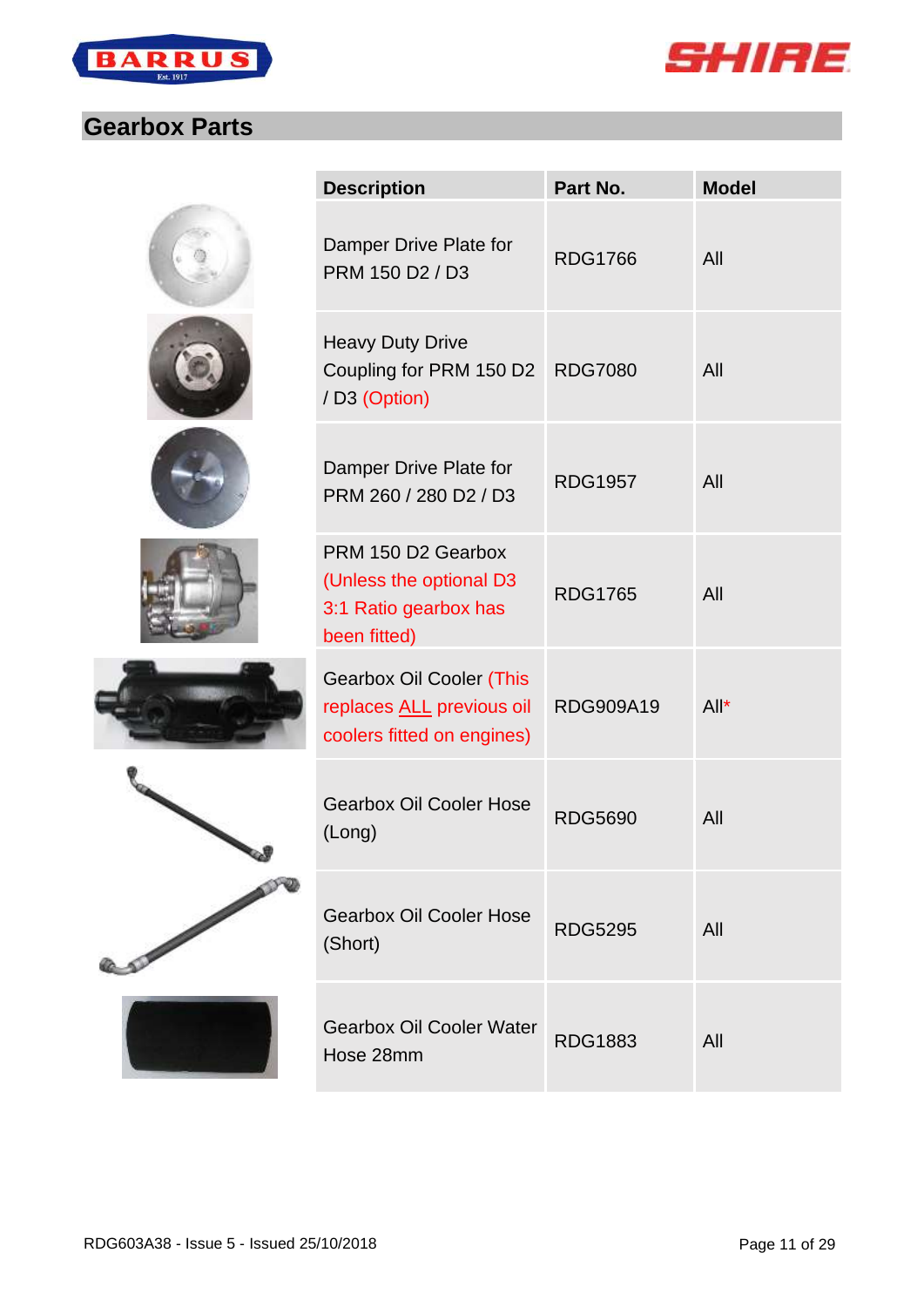





| <b>Gearbox Oil Cooler Water</b><br>Hose Reducer 35-28mm | RDG3018381 | All |
|---------------------------------------------------------|------------|-----|
|---------------------------------------------------------|------------|-----|

**\* Modifications may be required for the Oil Cooler to fit**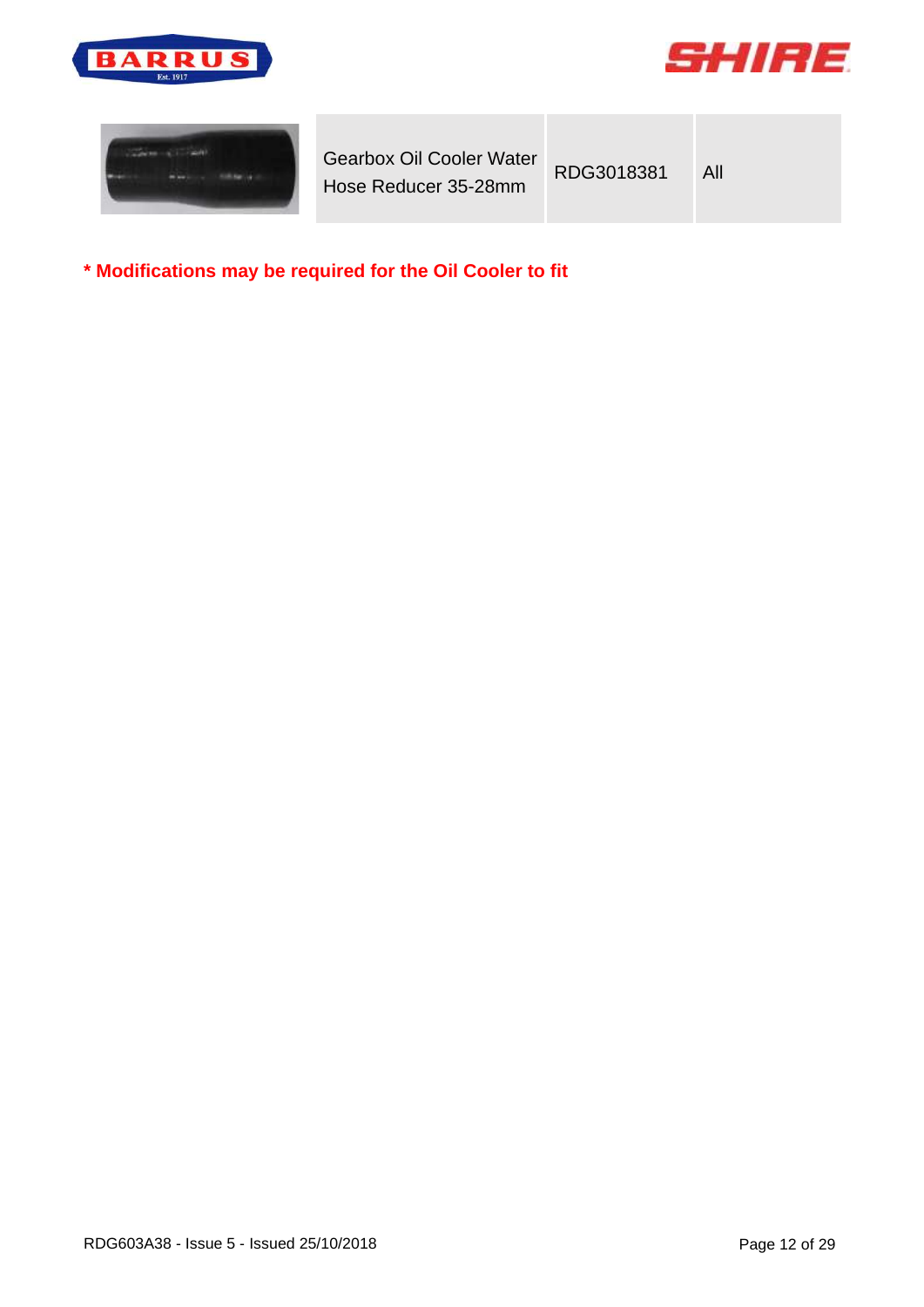



# <span id="page-12-0"></span>**Pumps**



| <b>Description</b>        | Part No.       | <b>Model</b> |
|---------------------------|----------------|--------------|
| Sump Pump $\frac{3}{4}$ " | <b>RDG2837</b> | All          |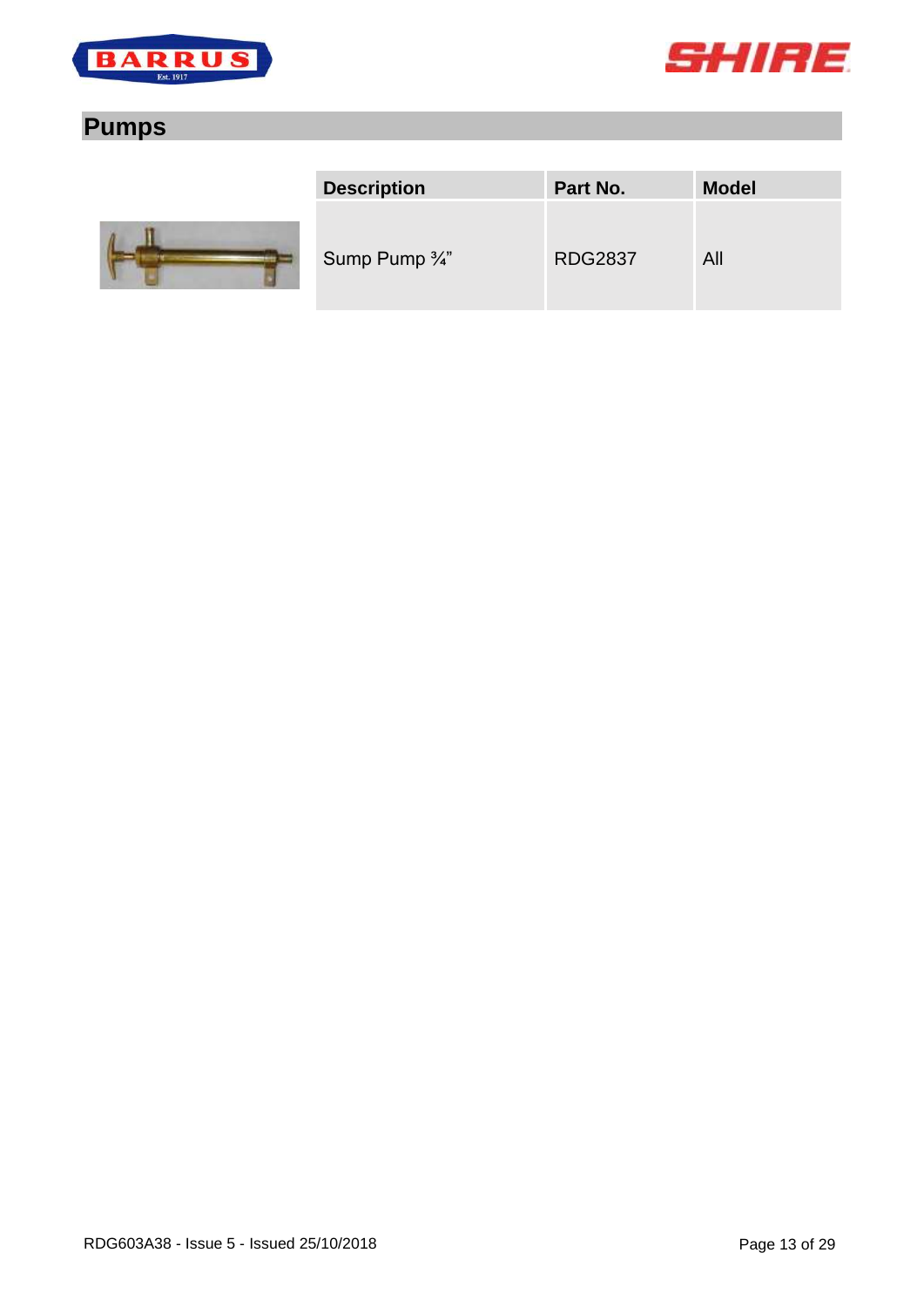



#### <span id="page-13-0"></span>**Thermostat Parts**











| <b>Description</b>                                                                                      | Part No.        | <b>Model</b>                                                                                               |
|---------------------------------------------------------------------------------------------------------|-----------------|------------------------------------------------------------------------------------------------------------|
| Thermostat (71°)<br>(Fitted to engine)                                                                  | 129155-49801    | <b>Shire 05 40</b><br><b>Shire 06 40</b><br><b>Shire 09 40</b><br><b>Shire 11 40</b><br><b>Shire 12 40</b> |
| Thermostat (82°)<br>(Fitted to engine - on<br>Shire 05 40 & Shire 06 40<br>fitted to twin thermostat)   | <b>RDG909A7</b> | <b>Shire 05 40</b><br><b>Shire 06 40</b><br><b>Shire 14 40</b><br>Shire 40                                 |
| Thermostat (88°)<br>(Fitted to twin thermostat)                                                         | L375-06203-2    | <b>Shire 09 40</b><br><b>Shire 11 40</b><br><b>Shire 12 40</b>                                             |
| <b>Thermostat Gasket</b><br>(Fitted to twin thermostat)                                                 | L375-06202      | <b>Shire 09 40</b><br><b>Shire 11 40</b><br><b>Shire 12 40</b>                                             |
| <b>Thermostat Gasket</b><br>(Fitted to twin thermostat)                                                 | KM385T-06209    | <b>Shire 09 40</b><br><b>Shire 11 40</b><br><b>Shire 12 40</b>                                             |
| <b>Thermostat Gasket</b><br>(Fitted to engine - on<br>Shire 06 40 fitted to twin<br>thermostat as well) | 129350-49541    | All                                                                                                        |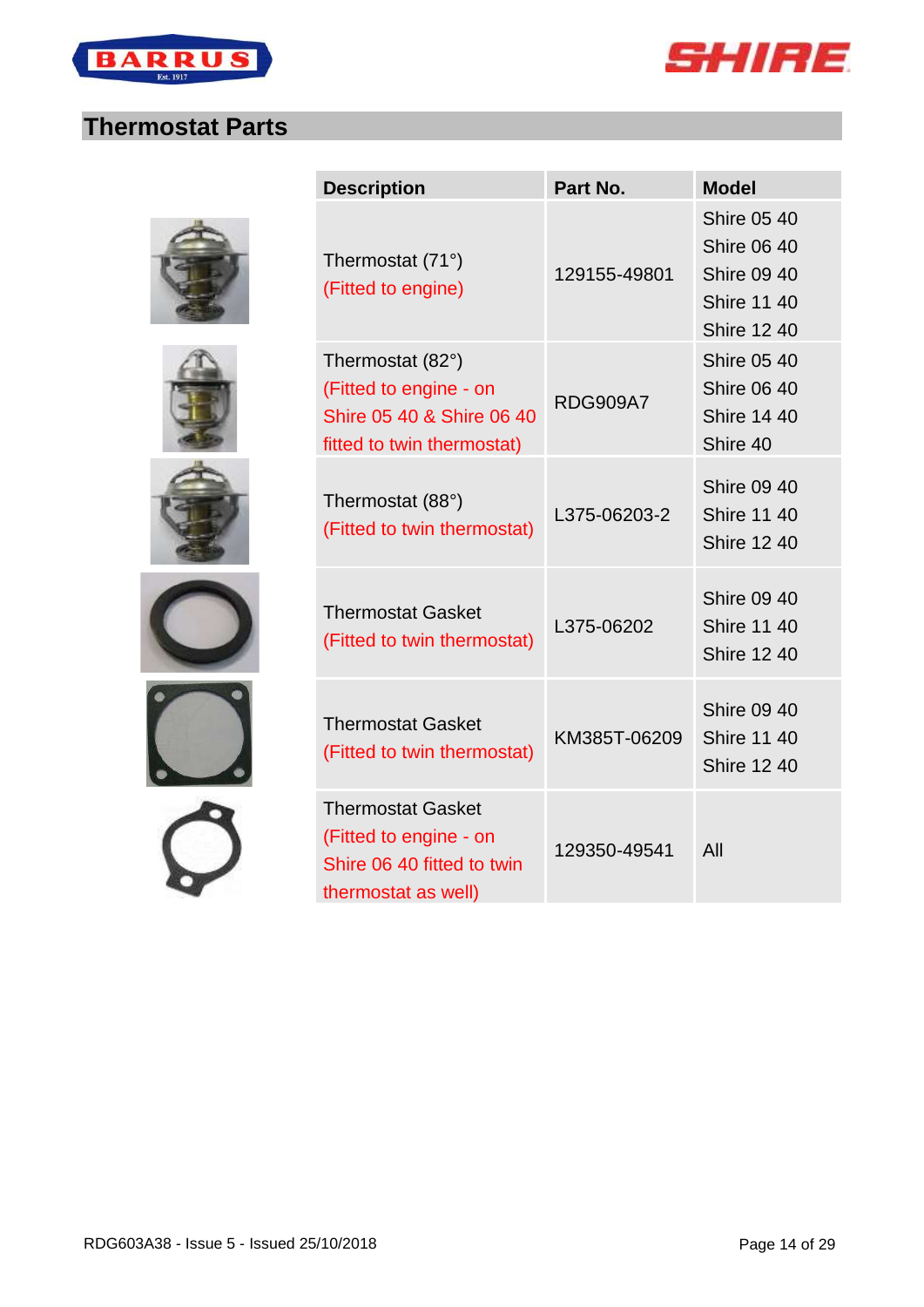



# <span id="page-14-0"></span>**Header Tank Parts**







| <b>Description</b>      | Part No.       | <b>Model</b> |
|-------------------------|----------------|--------------|
| <b>Header Tank</b>      | <b>RDG6364</b> | All          |
| <b>Header Tank Cap</b>  | <b>RDG1723</b> | All          |
| <b>Header Tank Hose</b> | <b>RDG3310</b> | All          |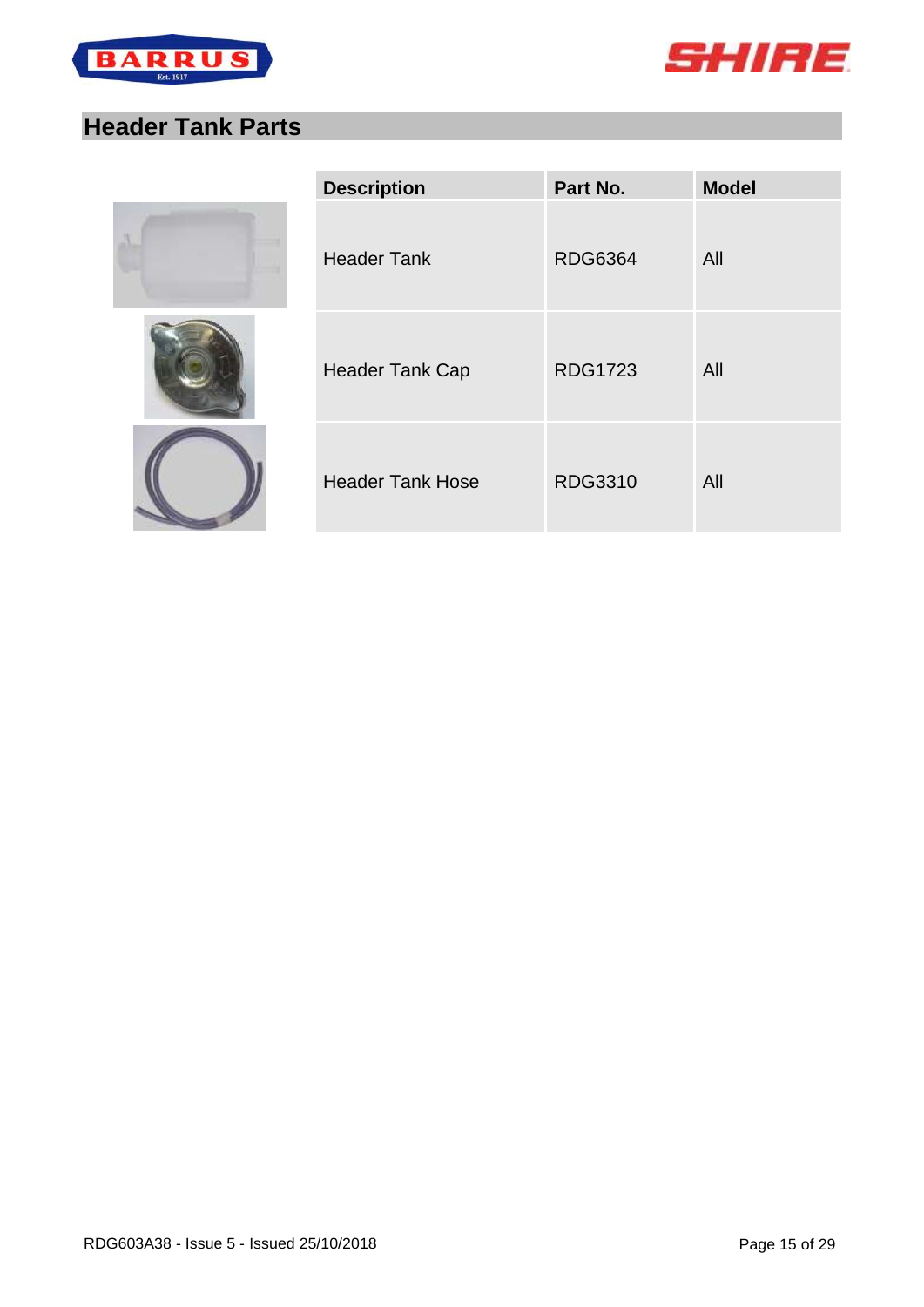

 $\sim$ 



#### <span id="page-15-0"></span>**Travel Power Parts**

| <b>Description</b>                                | Part No.       | <b>Model</b>                                                                         |
|---------------------------------------------------|----------------|--------------------------------------------------------------------------------------|
| 3.5kW Travel Power<br><b>Alternator Belt</b>      | <b>RDG6076</b> | <b>Shire 05 40</b><br><b>Shire 06 40</b><br><b>Shire 09 40</b><br><b>Shire 11 40</b> |
| 3.5kW Travel Power<br><b>Alternator Belt</b>      | RDG0047511     | <b>Shire 12 40</b><br><b>Shire 14 40</b><br>Shire 40                                 |
| <b>5kW Travel Power</b><br><b>Alternator Belt</b> | <b>RDG6076</b> | <b>Shire 05 40</b><br><b>Shire 06 40</b><br><b>Shire 09 40</b><br><b>Shire 11 40</b> |
| <b>5kW Travel Power</b><br>Alternator Belt        | RDG0047511     | <b>Shire 12 40</b><br><b>Shire 14 40</b><br>Shire 40                                 |
| 7/8kW Travel Power<br><b>Alternator Belt</b>      | <b>RDG6082</b> | All                                                                                  |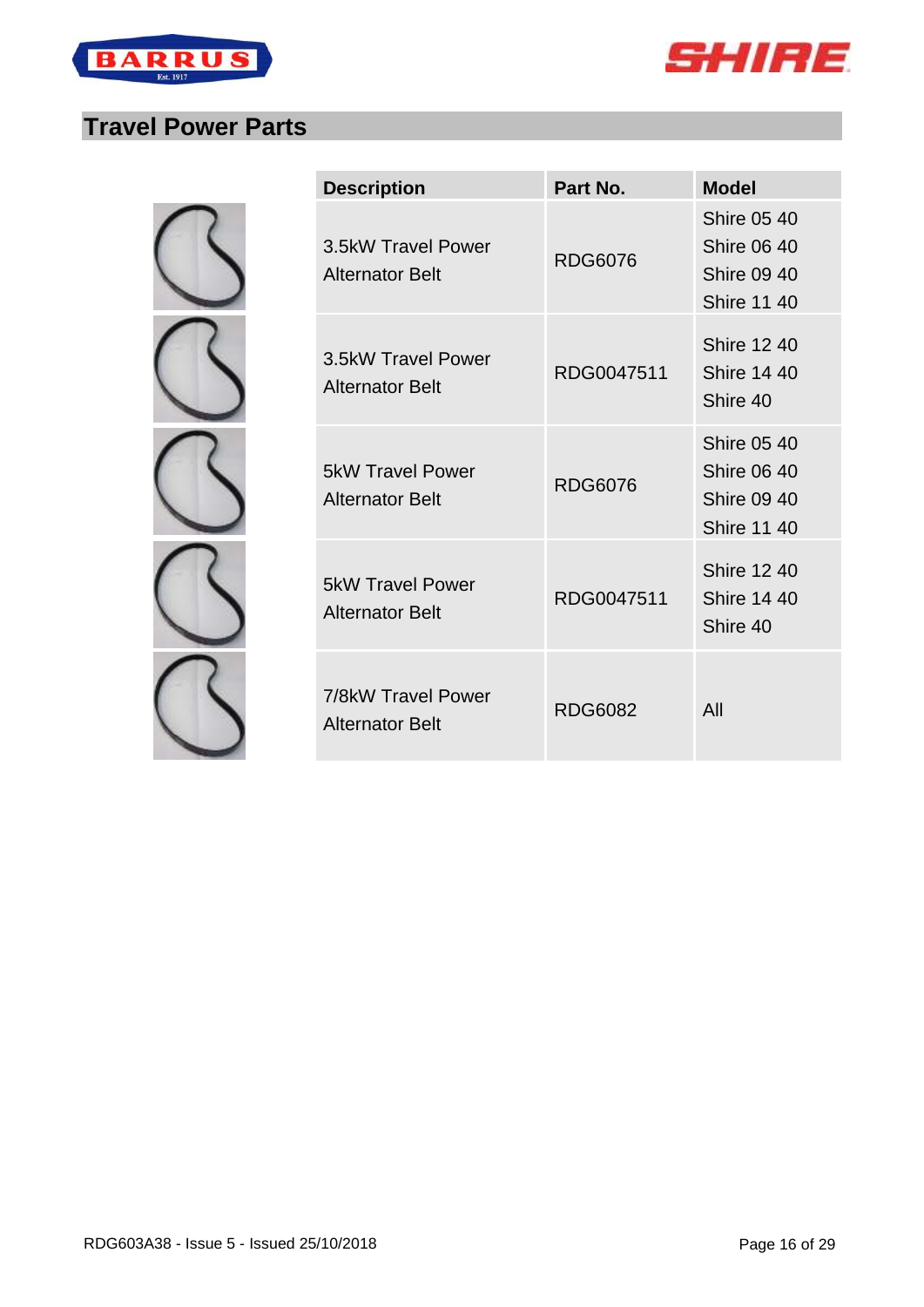



# <span id="page-16-0"></span>**Engine Mount Parts**





| <b>Description</b>           | Part No.       | <b>Model</b> |
|------------------------------|----------------|--------------|
| <b>Engine Mount</b>          | <b>RDG3033</b> | All          |
| <b>Engine Mount Stud Kit</b> | <b>RDG1867</b> | All          |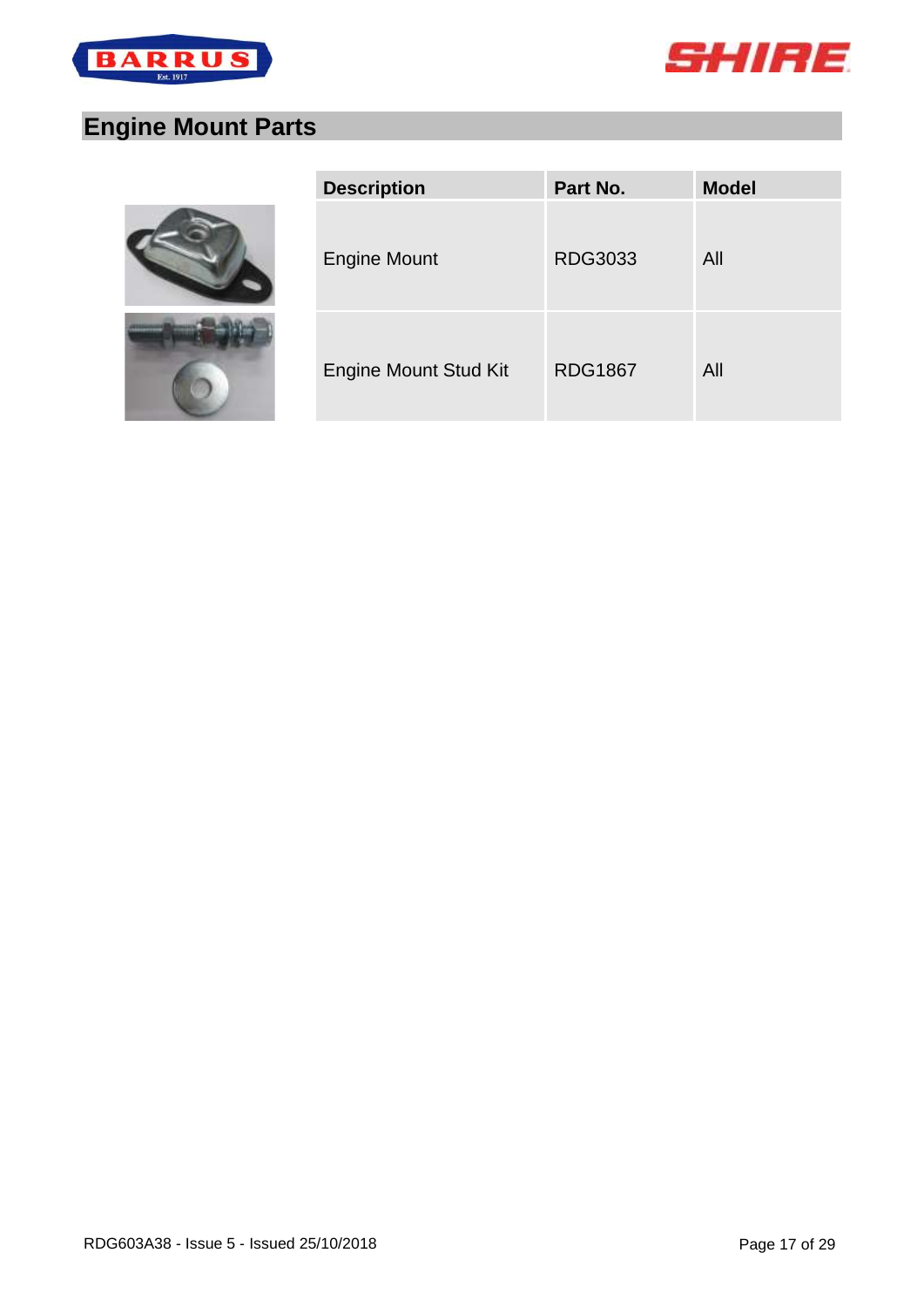



# <span id="page-17-0"></span>**Exhaust Manifold Blankets**



| <b>Description</b>     | Part No.   | <b>Model</b> |
|------------------------|------------|--------------|
| <b>Exhaust Blanket</b> | RDG9047745 | All          |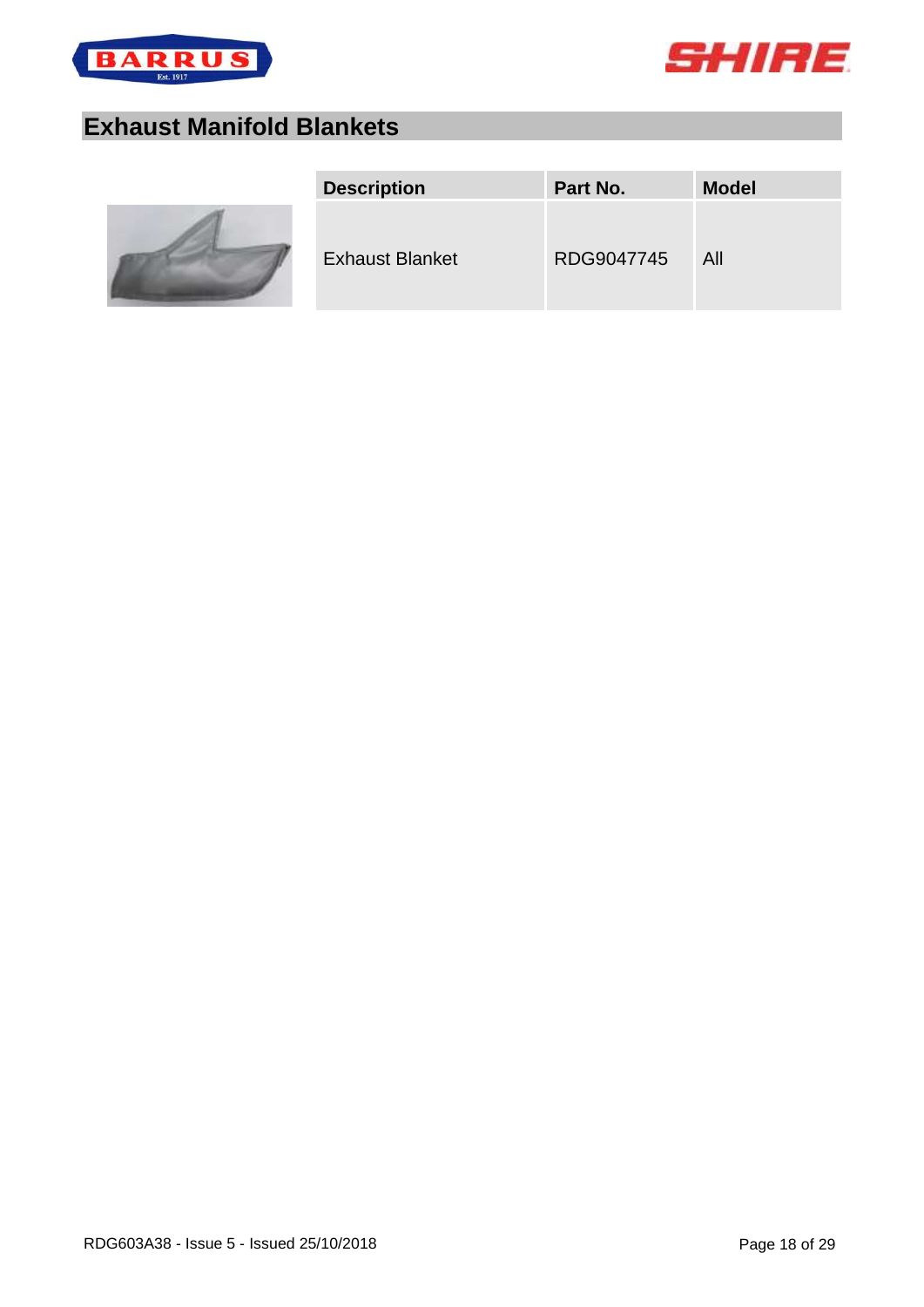



# <span id="page-18-0"></span>**Engine Parts: Injectors**



| Diagram No. | <b>Description</b>        | Part No.     | <b>Model</b>                                                                                                                     |
|-------------|---------------------------|--------------|----------------------------------------------------------------------------------------------------------------------------------|
| 1           | Injector                  | 729602-53101 | <b>Shire 05 40</b><br><b>Shire 06 40</b><br><b>Shire 09 40</b><br><b>Shire 11 40</b><br><b>Shire 12 40</b><br><b>Shire 14 40</b> |
|             |                           | 729604-53200 | Shire 40                                                                                                                         |
| 2           | <b>Injector Protector</b> | 119802-11870 | All                                                                                                                              |
| 3           | <b>Injector Seat</b>      | 119625-11880 | All                                                                                                                              |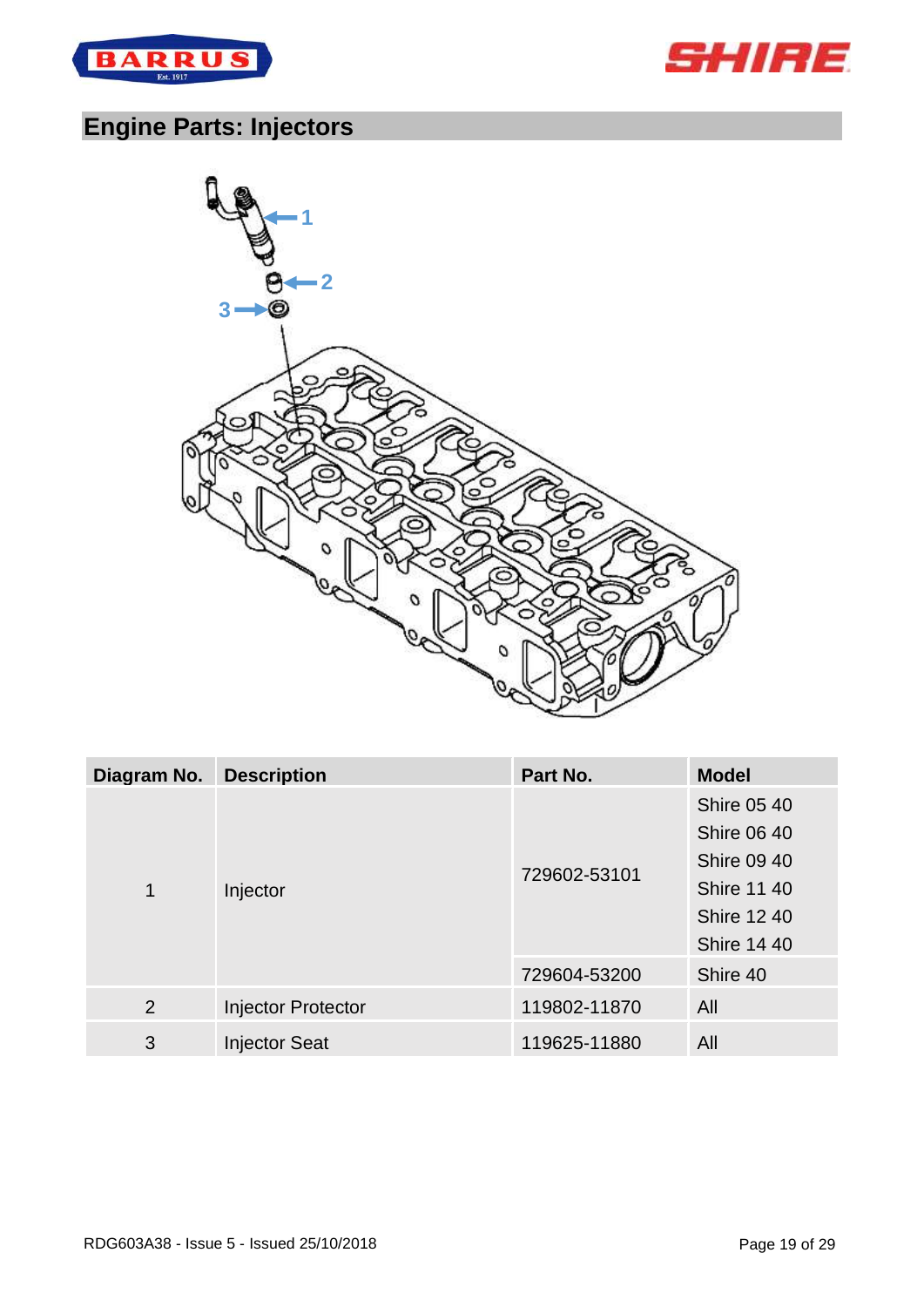



# <span id="page-19-0"></span>**Engine Parts: Fuel Injection Pump**



| <b>Shire 05 40</b><br><b>Shire 06 40</b> | <b>Description</b><br>Diagram No. |              | Part No. | <b>Model</b> |
|------------------------------------------|-----------------------------------|--------------|----------|--------------|
|                                          |                                   |              |          |              |
|                                          | 1<br><b>Fuel Injection Pump</b>   |              |          |              |
| <b>Shire 09 40</b>                       |                                   | 729602-51310 |          |              |
| <b>Shire 11 40</b>                       |                                   |              |          |              |
| <b>Shire 12 40</b>                       |                                   |              |          |              |
| <b>Shire 14 40</b>                       |                                   |              |          |              |
| Shire 40<br>729688-51301                 |                                   |              |          |              |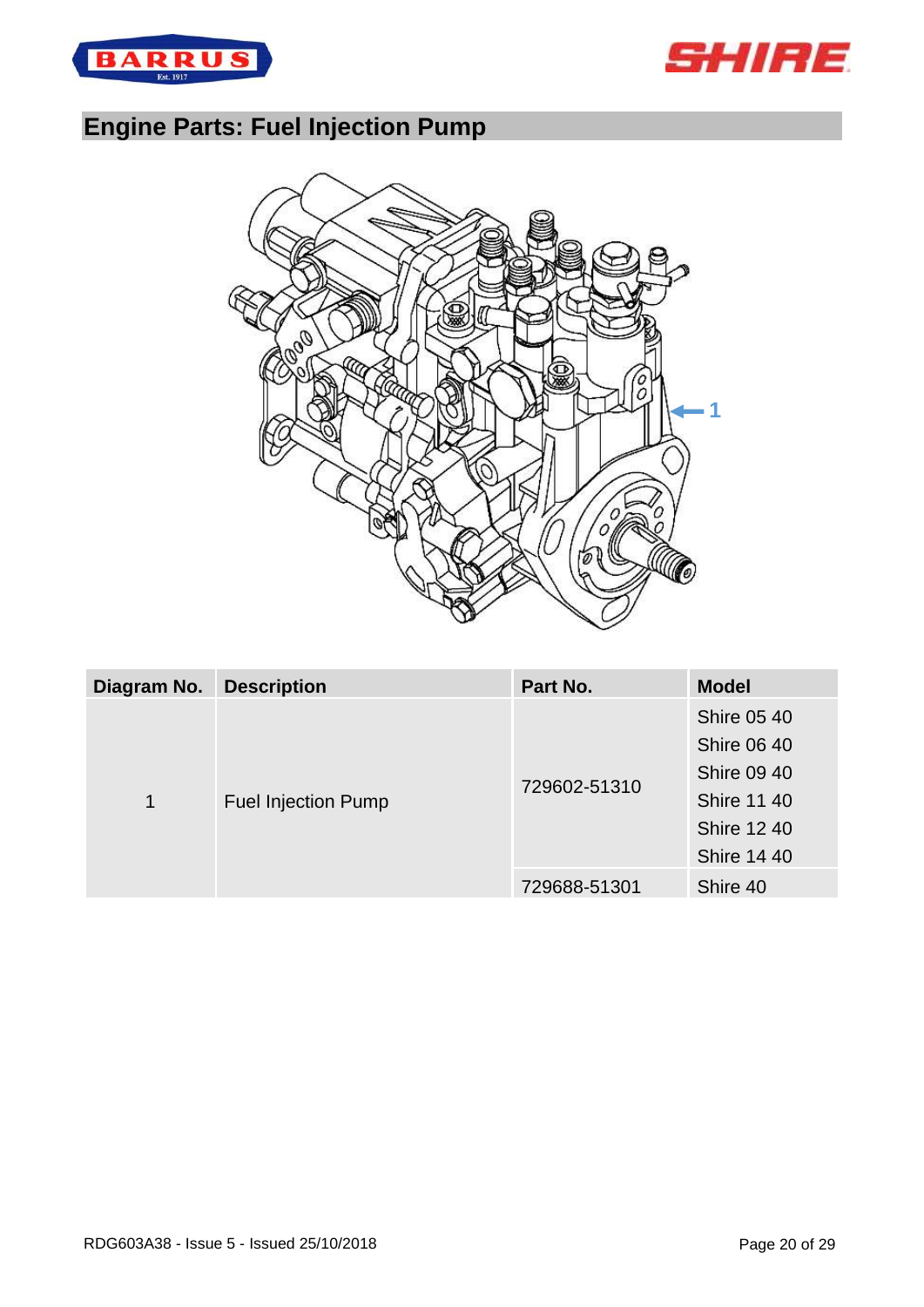



# <span id="page-20-0"></span>**Engine Parts: Rocker Cover Gasket & Oil Cap**



| Diagram No.          | <b>Description</b>         | Part No.     | <b>Model</b> |
|----------------------|----------------------------|--------------|--------------|
| $\blacktriangleleft$ | <b>Rocker Cover Gasket</b> | 129601-11310 | All          |
| 2                    | Oil Cap                    | 124160-01751 | All          |
| 3                    | Oil Cap O-Ring             | 24311-000320 | All          |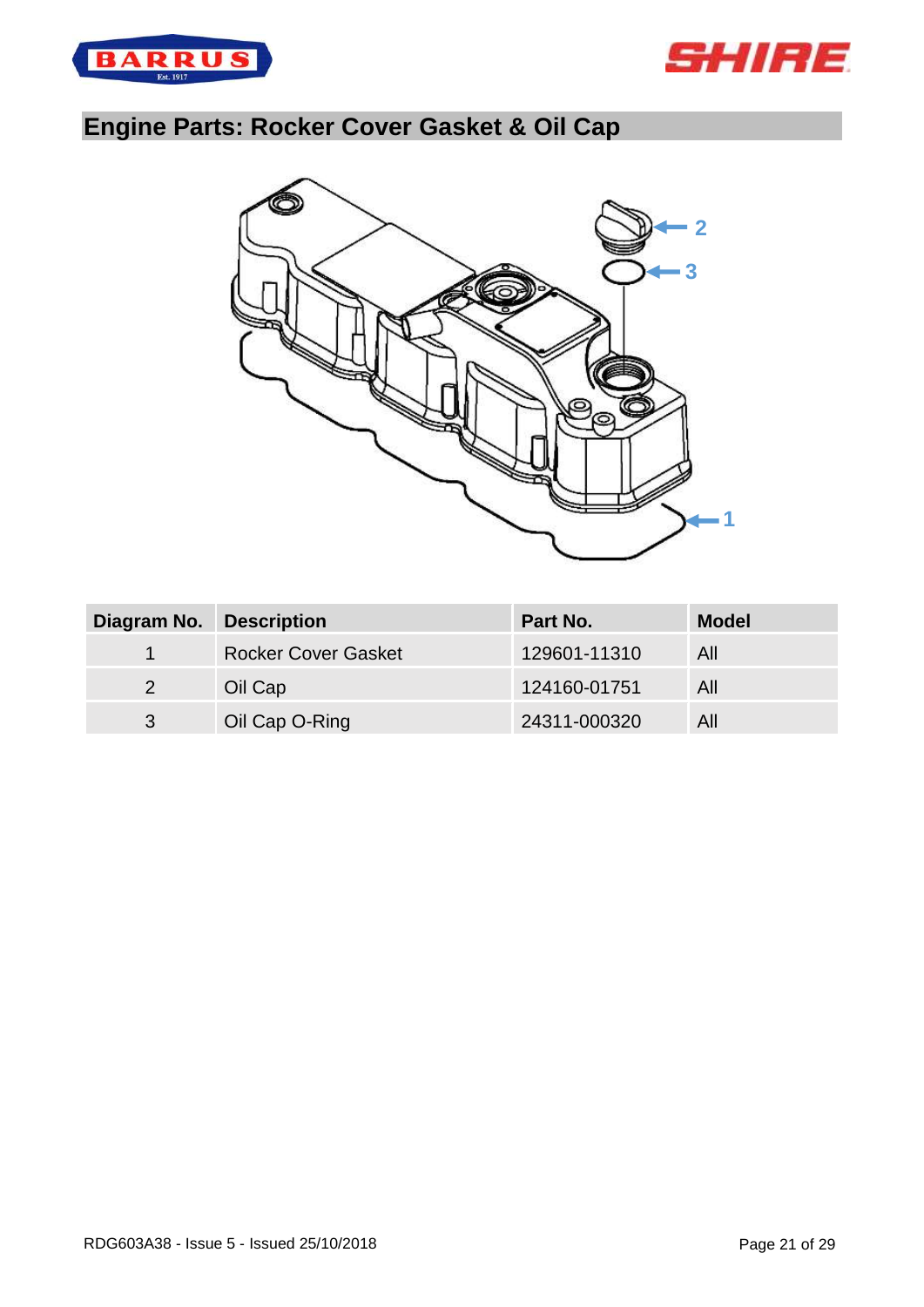



# <span id="page-21-0"></span>**Engine Parts: Cylinder Head Gasket**



| Diagram No. Description |                             | <b>Part No.</b> | <b>Model</b> |
|-------------------------|-----------------------------|-----------------|--------------|
|                         | <b>Cylinder Head Gasket</b> | 129407-01340    | All          |
|                         | <b>Cylinder Head Bolt</b>   | 129150-01200    | All          |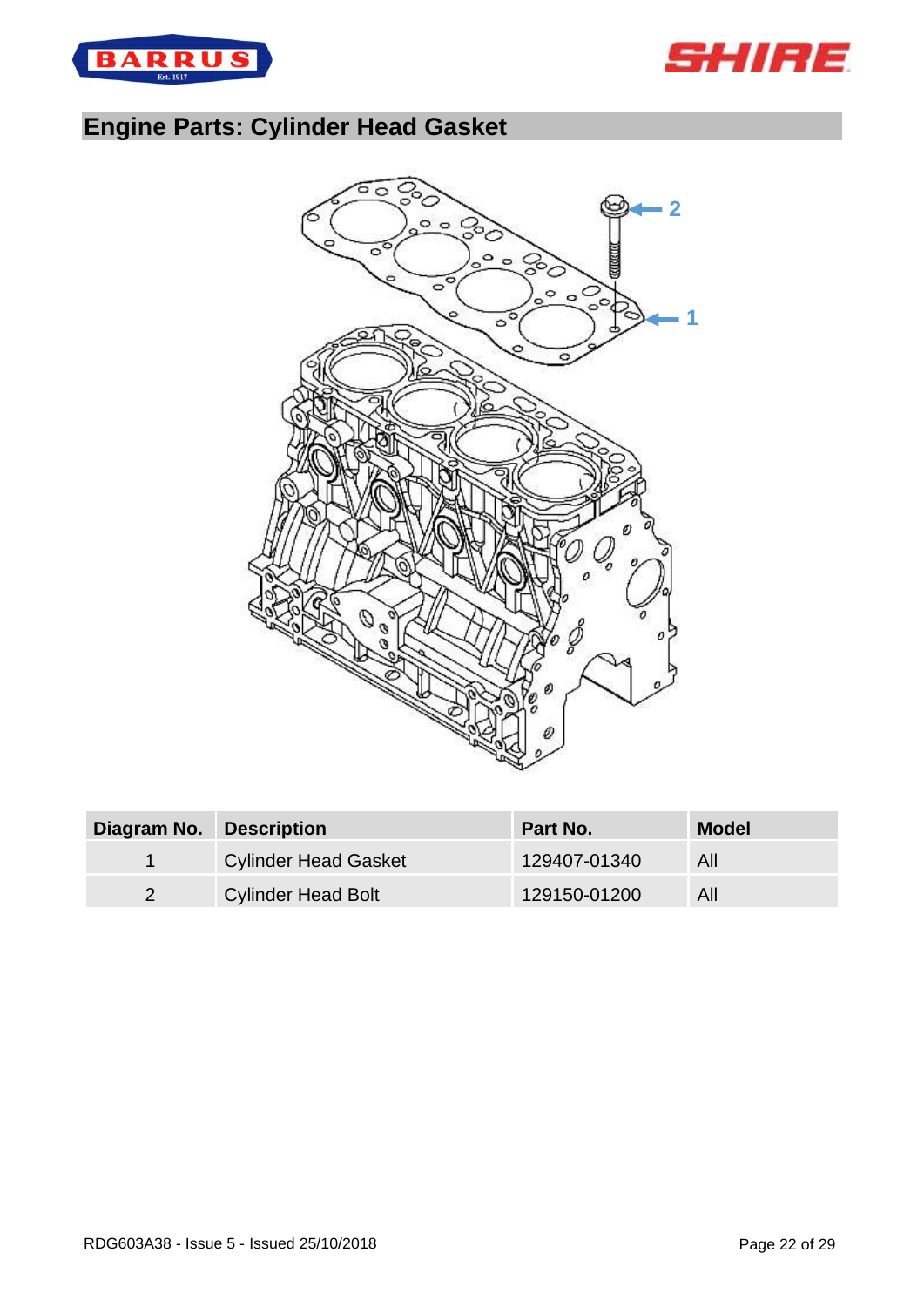



# <span id="page-22-0"></span>**Accessories: Exhaust Equipment**

| <b>Description</b>                             | Part No.       | <b>Model</b> |
|------------------------------------------------|----------------|--------------|
| <b>Exhaust Coupling 1.5"</b>                   | <b>RDG1916</b> | All          |
| <b>Flexible Exhaust Pipe</b><br><b>Blanket</b> | <b>RDG2477</b> | All          |
| Flexible Exhaust 1.5"                          | <b>RDG1879</b> | All          |
| Dry Exhaust Silencer 1.5" RDG1911              |                | All          |
| Hospital Silencer 1.5"                         | <b>RDG6536</b> | All          |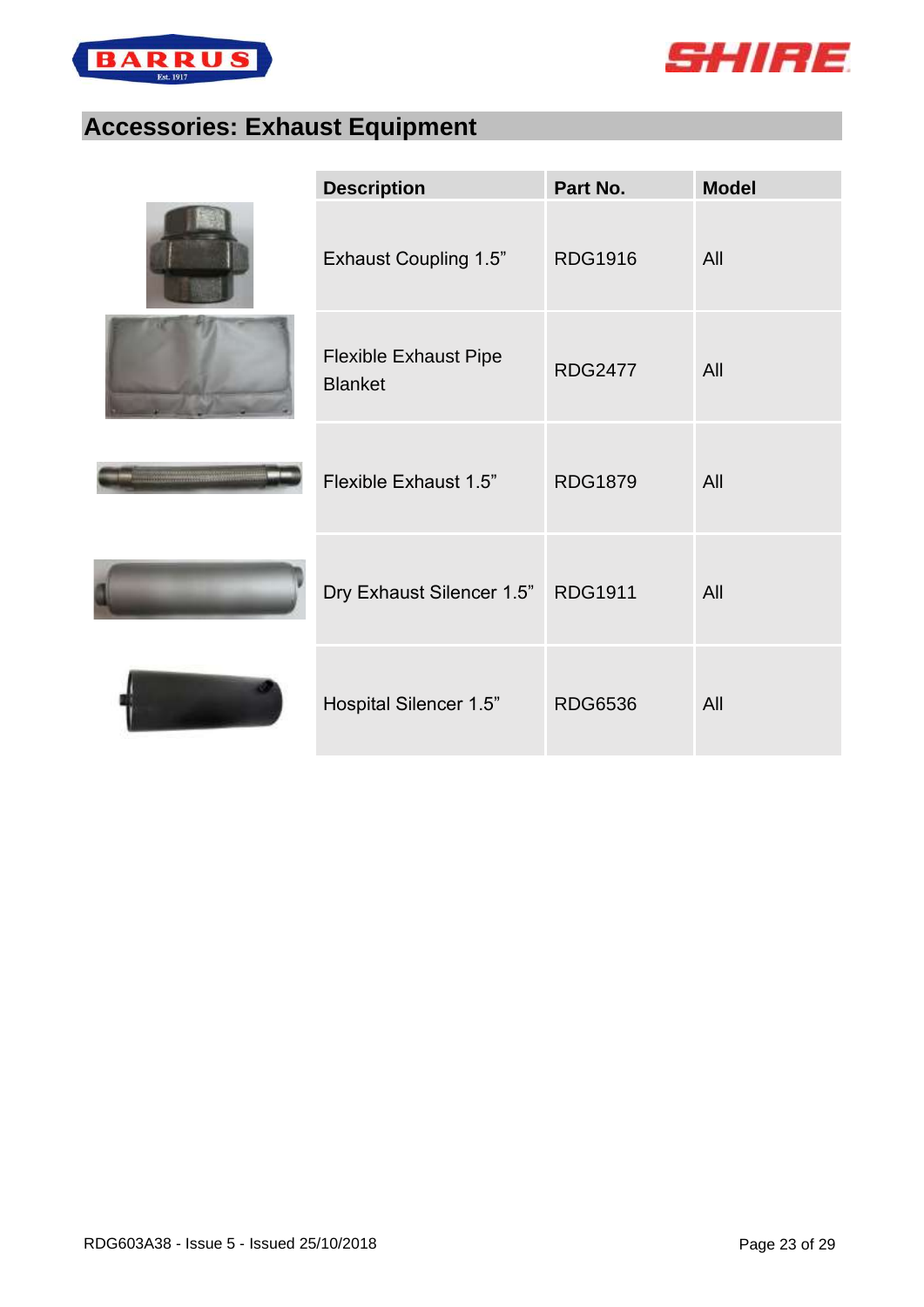



#### <span id="page-23-0"></span>**Accessories: Sterngear**

|                    | <b>Description</b>                            | Part No. | <b>Model</b> |
|--------------------|-----------------------------------------------|----------|--------------|
|                    | 30" x 1.5" Diameter<br><b>Propeller Shaft</b> | EPB3841  | All          |
|                    | <b>Weldable Sterntube</b>                     | EPB5534  | All          |
| <b>No</b><br>Image | Flexible Shaft Seal (to<br>suit 1.5" shaft)   | EPB5536  | All          |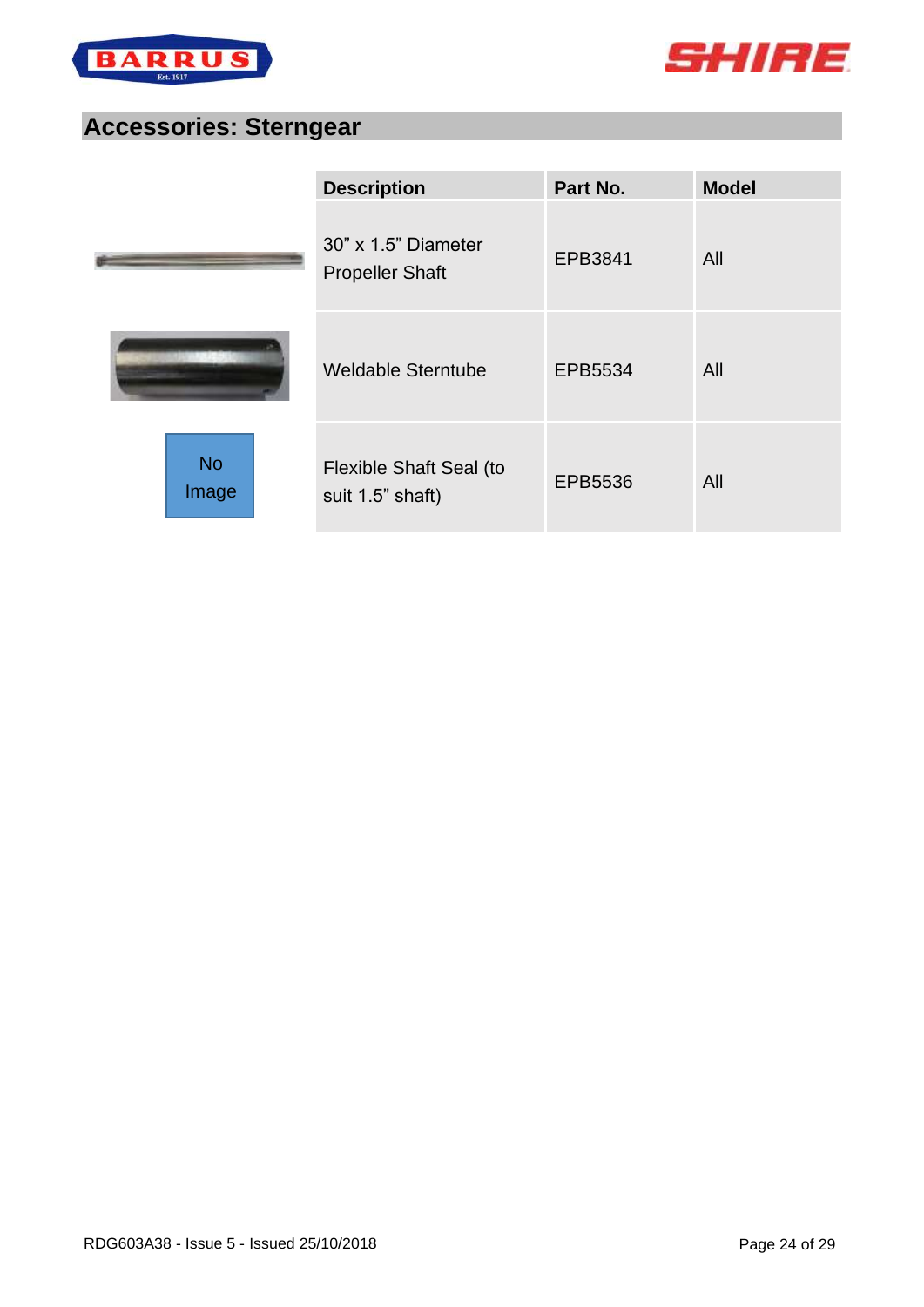



# <span id="page-24-0"></span>**Accessories: Couplings**







| <b>Description</b>                              | Part No.       | <b>Model</b> |
|-------------------------------------------------|----------------|--------------|
| <b>R&amp;D Flexible Coupling</b><br><b>Disc</b> | RDG9129347     | All          |
| R&D Split Boss Clamp<br>Coupling                | RDG1079349     | All          |
| Centaflex Type 16<br>Coupling 1.5"              | <b>RDG2779</b> | All          |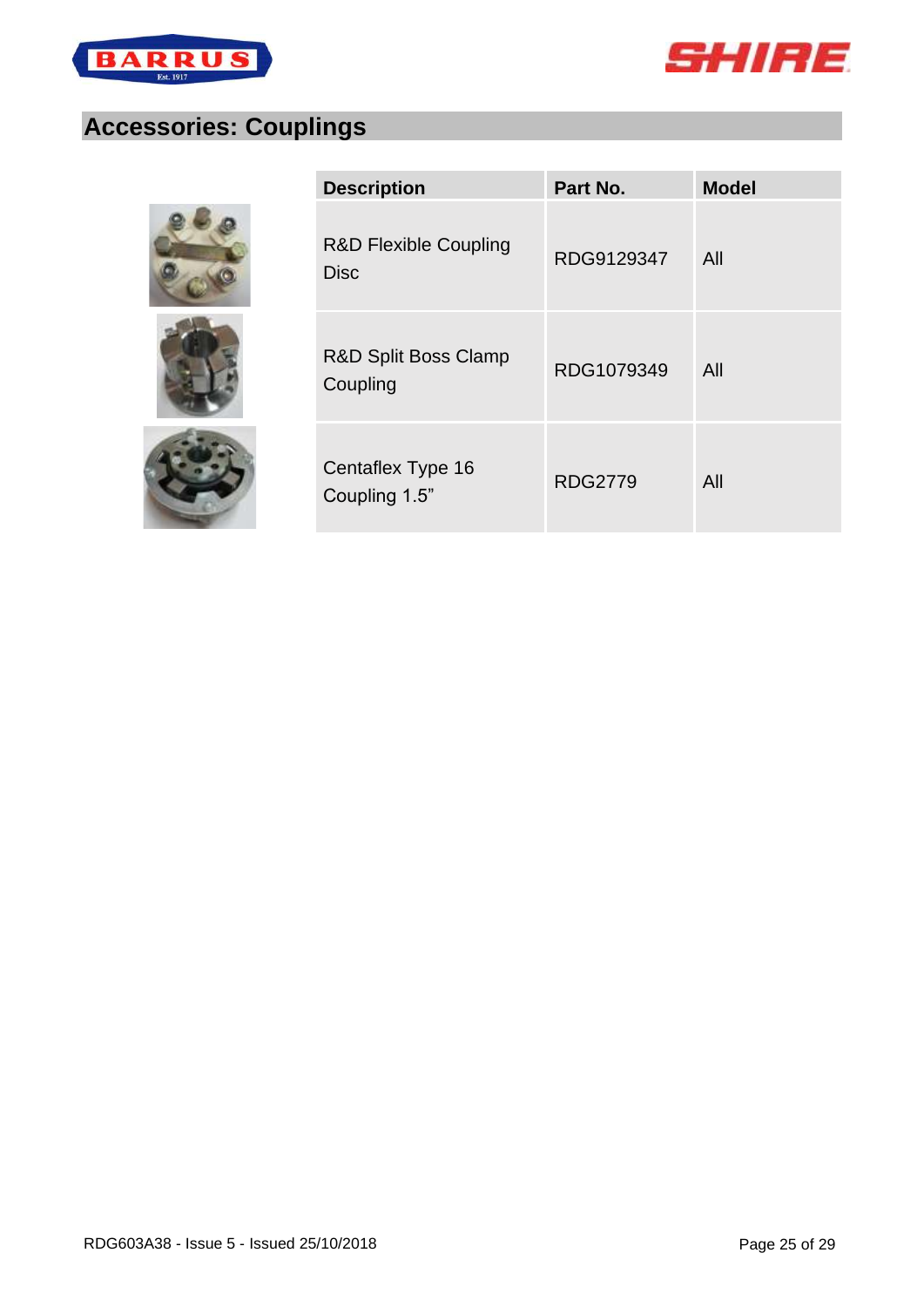



#### <span id="page-25-0"></span>**Accessories: Propellers**



| <b>Description</b>             | Part No. | <b>Model</b> |
|--------------------------------|----------|--------------|
| 18" x 10" 3 Blade<br>Propeller | 18X103PB | $All^*$      |

**Suitable for a 1.5" Shaft, 12:1 Taper**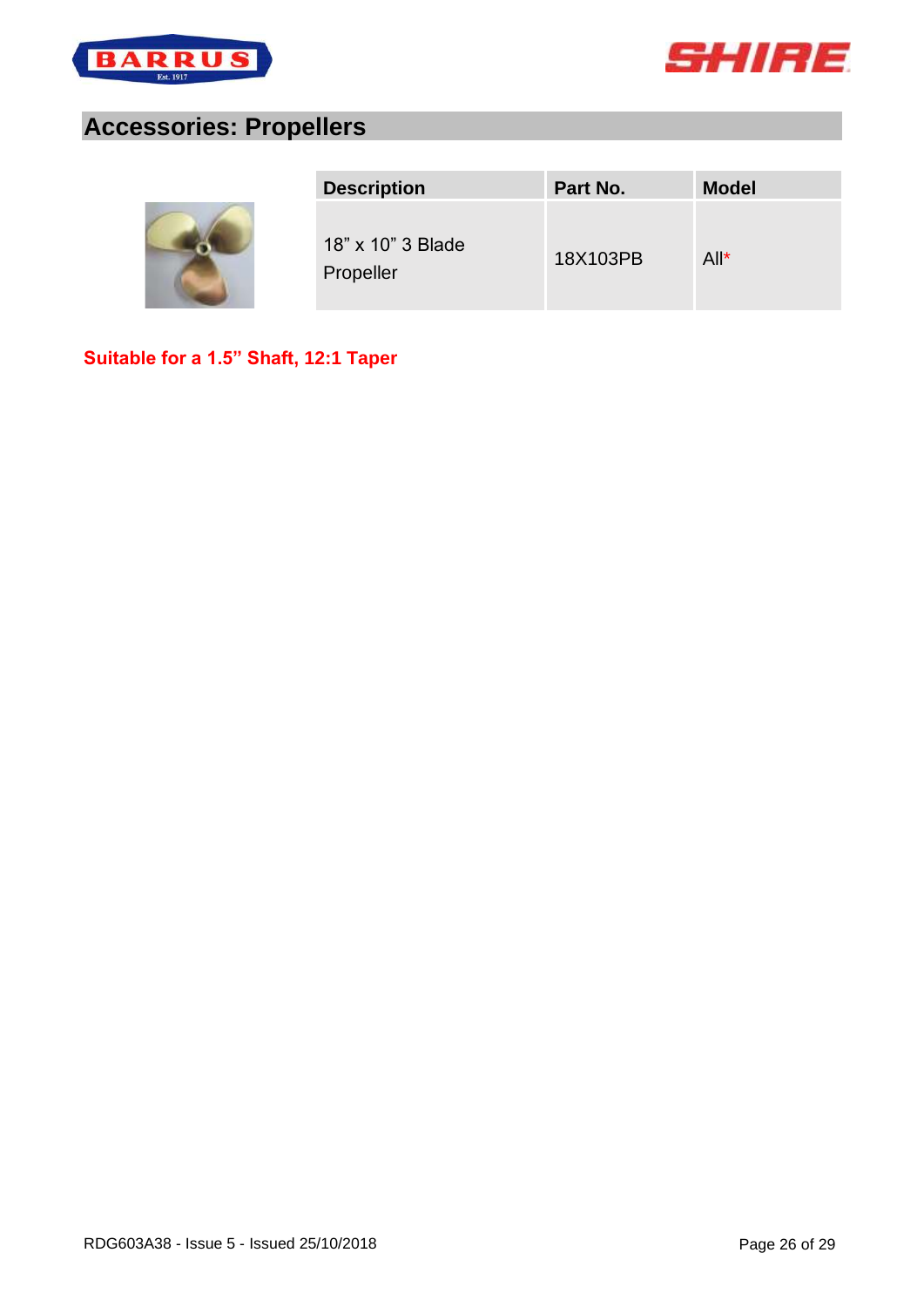



# <span id="page-26-0"></span>**Accessories: Lever Controller**





| <b>Description</b>                          | Part No.    | <b>Model</b> |
|---------------------------------------------|-------------|--------------|
| Single Lever Control Unit<br>(side mounted) | RDG92010055 | - All        |
| 3 Metre Cable                               | RDG92010056 | All          |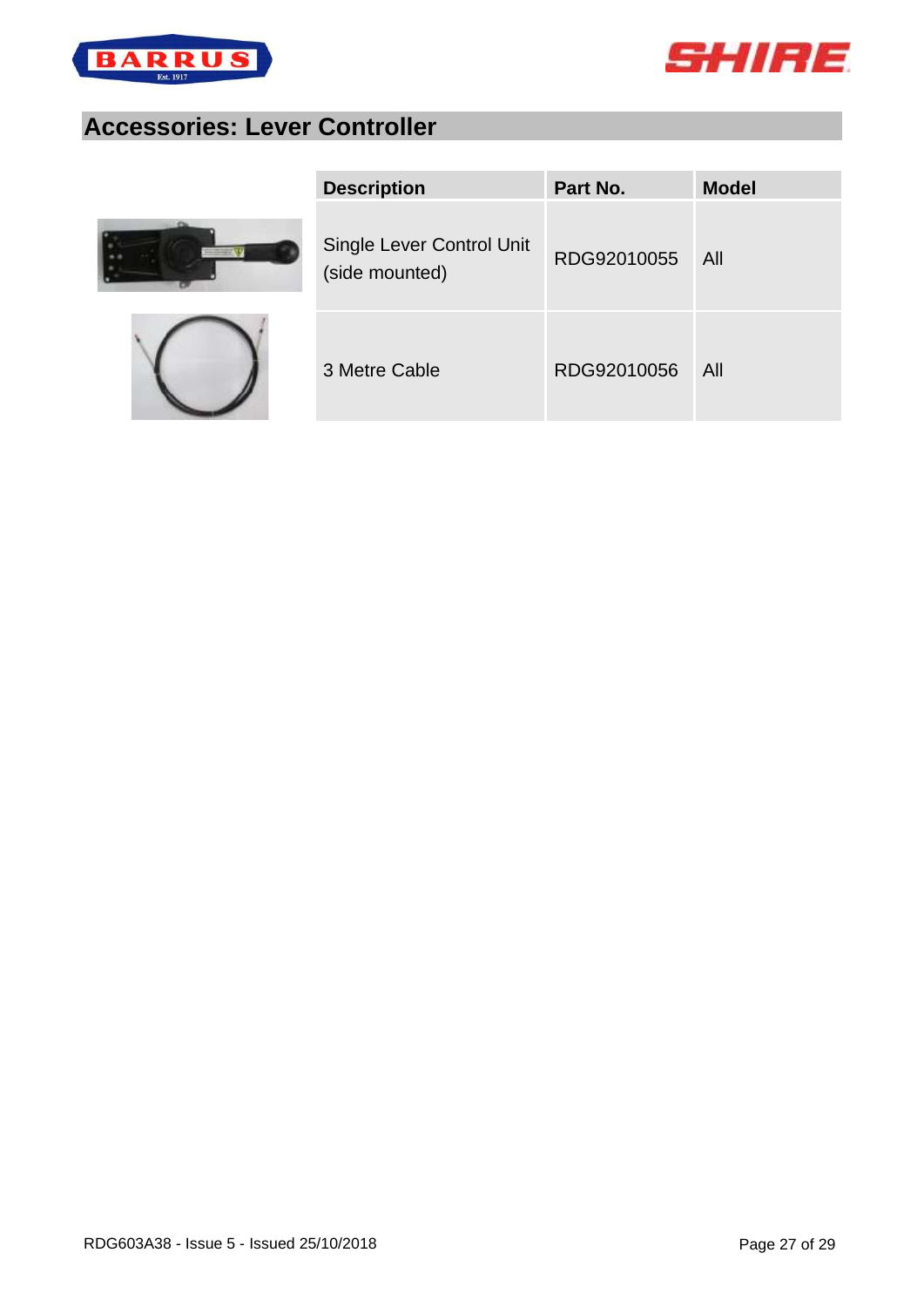



#### <span id="page-27-0"></span>**Dealer List**

| Area                  | Company                                                                 | <b>Telephone</b>             | Email                                       |
|-----------------------|-------------------------------------------------------------------------|------------------------------|---------------------------------------------|
|                       | <b>Bluenine Marine</b>                                                  | 01189 406482                 | info@blueninemarine.co.uk                   |
| <b>BERKSHIRE</b>      | <b>Driveline Marine</b>                                                 | 0118 942 3877                | tam@drivelinemarine.com                     |
|                       | Marcus Marine Engineering Ltd<br>(Servicing, Repairs & Breakdowns only) | 07900890911                  | Marcus@marcusmarine.co.uk                   |
| <b>BRISTOL</b>        | <b>Advance Marine</b>                                                   | 01275 815910                 | phil@advancemarine.co.uk                    |
|                       | <b>Midland Chandlers</b>                                                | 01928 751 800                | preston.brook@midlandchandlers.co.uk        |
| <b>CHESHIRE</b>       | Nantwich Canal Centre Ltd                                               | 01270 625122                 | info@nantwichcc.com                         |
| <b>CUMBRIA</b>        | Windermere Aquatic Ltd                                                  | 01539 442121                 | service@aquaticboatcentres.com              |
| <b>DERBYSHIRE</b>     | <b>Midland Chandlers</b>                                                | 01283 701445                 | willington@midlandchandlers.co.uk           |
| <b>DEVON</b>          | Sleeman & Hawken Ltd                                                    | 01626 778266                 | sales@sleeman-hawken.co.uk                  |
| <b>ESSEX</b>          | <b>French Marine Motors Ltd</b>                                         | 01206 305233<br>01255 850303 | info@frenchmarine.com                       |
| <b>HAMPSHIRE</b>      | <b>Marine Power Ltd</b>                                                 | 0238 0403918                 | sales@marine-power.co.uk                    |
| <b>HERTFORDSHIRE</b>  | Lee Valley Marina                                                       | 01920 870499<br>01920 293101 | stansteadmarina@vibrantpartnerships.co.uk   |
|                       | <b>Keypart Ltd</b>                                                      | 01923 276000                 | sales@keypart.com                           |
| <b>LEICESTERSHIRE</b> | <b>Foxton Boat Services Ltd</b>                                         | 01162 792285                 | foxtonboats@btinternet.com                  |
| <b>LONDON</b>         | Lee Valley Marina                                                       | 020 88061717                 | springfieldmarina@vibrantpartnerships.co.uk |
| <b>MIDDLESEX</b>      | <b>Lindon Lewis Marine</b>                                              | 01932 247427                 | service@pushtheboatout.com                  |
| <b>NORTHAMPTON</b>    | Grand Junction Boat Co.                                                 | 01604 858043                 | info@boatrepairs.uk.com                     |
|                       | <b>Midland Chandlers</b>                                                | 01788 891401                 | braunston@midlandchandlers.co.uk            |
| <b>NOTTINGHAM</b>     | Farndon Marina                                                          | 01636 705483                 | info@farndonmarina.co.uk                    |
| <b>STAFFORDSHIRE</b>  | JD Boat Services Ltd                                                    | 01902 791811                 | david@jdboats.co.uk                         |
|                       | <b>Midland Chandlers</b>                                                | 01785 712437                 | penkridge@midlandchandlers.co.uk            |
|                       | Stone Boatbuilding Company                                              | 01785 812688                 | stonechandlery@aol.com                      |
|                       | <b>Streethay Wharf</b>                                                  | 01543 414808                 | office@streethaywharf.co.uk                 |
| <b>WARWICKSHIRE</b>   | Springwood Haven Leisure Ltd                                            | 0845 4566572                 | enquiries@springwoodhaven.co.uk             |
| <b>WILTSHIRE</b>      | Devizes Marina                                                          | 01380 725300                 | sales@devizesmarina.com                     |